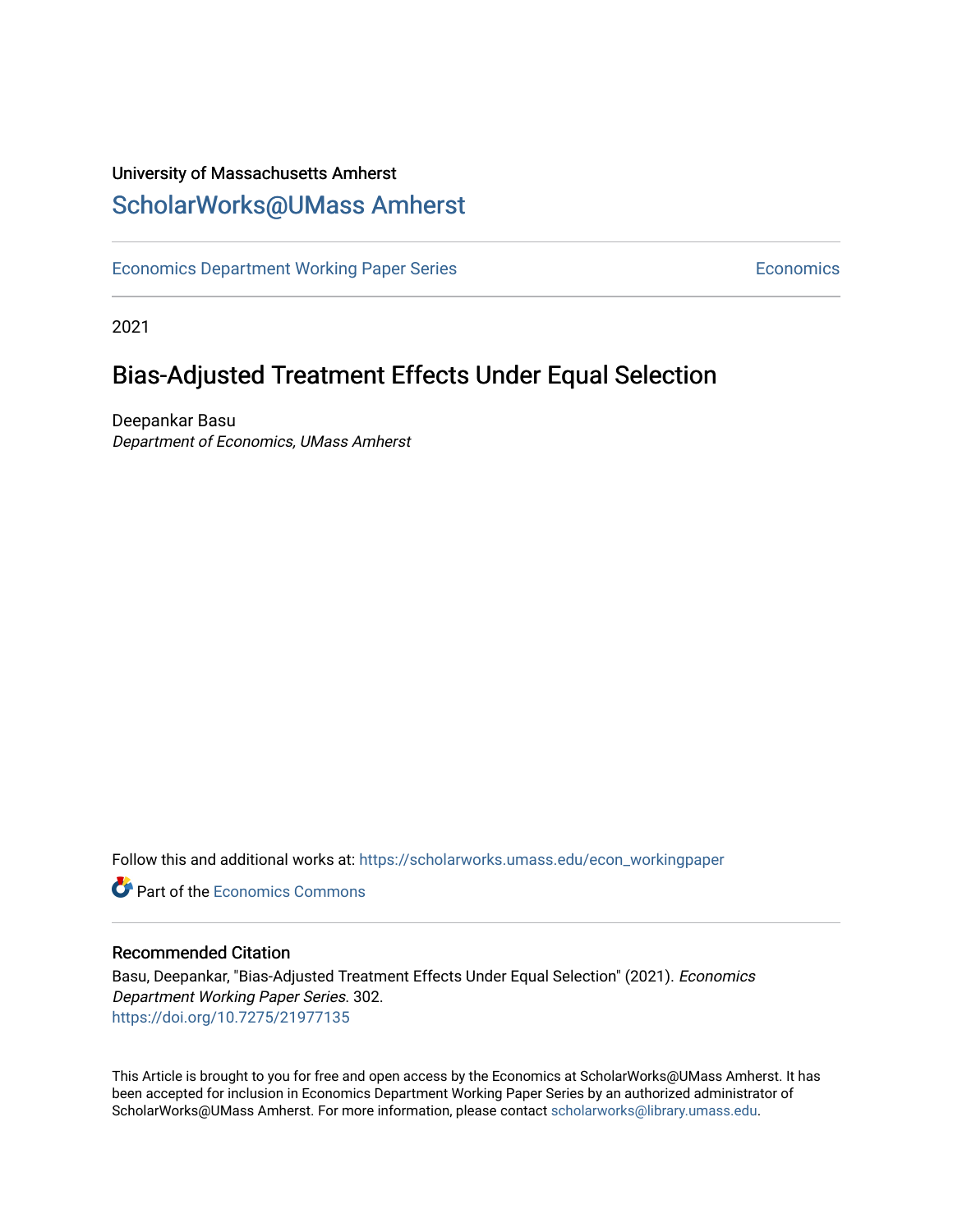# <span id="page-1-0"></span>Bias-Adjusted Treatment Effects Under Equal Selection

Deepankar Basu<sup>∗</sup>

February 28, 2021

#### Abstract

In a recent contribution, [Oster](#page-22-0)  $(2019)$  has proposed a method to generate bounds on treatment effects in the presence of unobservable confounders. The method can only be implemented if a crucial problem of non-uniqueness is addressed. In this paper I demonstrate that one of the proposed methods to address non-uniqueness that relies on computing bias-adjusted treatment effects under the assumption of equal selection on observables and unobservables, is problematic on several counts. First, additional assumptions, which cannot be justified on theoretical grounds, are needed to ensure a unique solution; second, the method will not work when estimate of the treatment effect declines with the addition of controls; and third, the solution, and therefore conclusions about bias, can change dramatically if we deviate from equal selection even by a small magnitude.

Keywords: treatment effect, omitted variable bias. JEL Codes: C21.

## 1 Introduction

Researchers are often interested in estimating treatment effect in models where there are clear problems of unobserved or unobservable confounders.

<sup>∗</sup>Department of Economics, University of Massachusetts Amherst. Email: dbasu@econs.umass.edu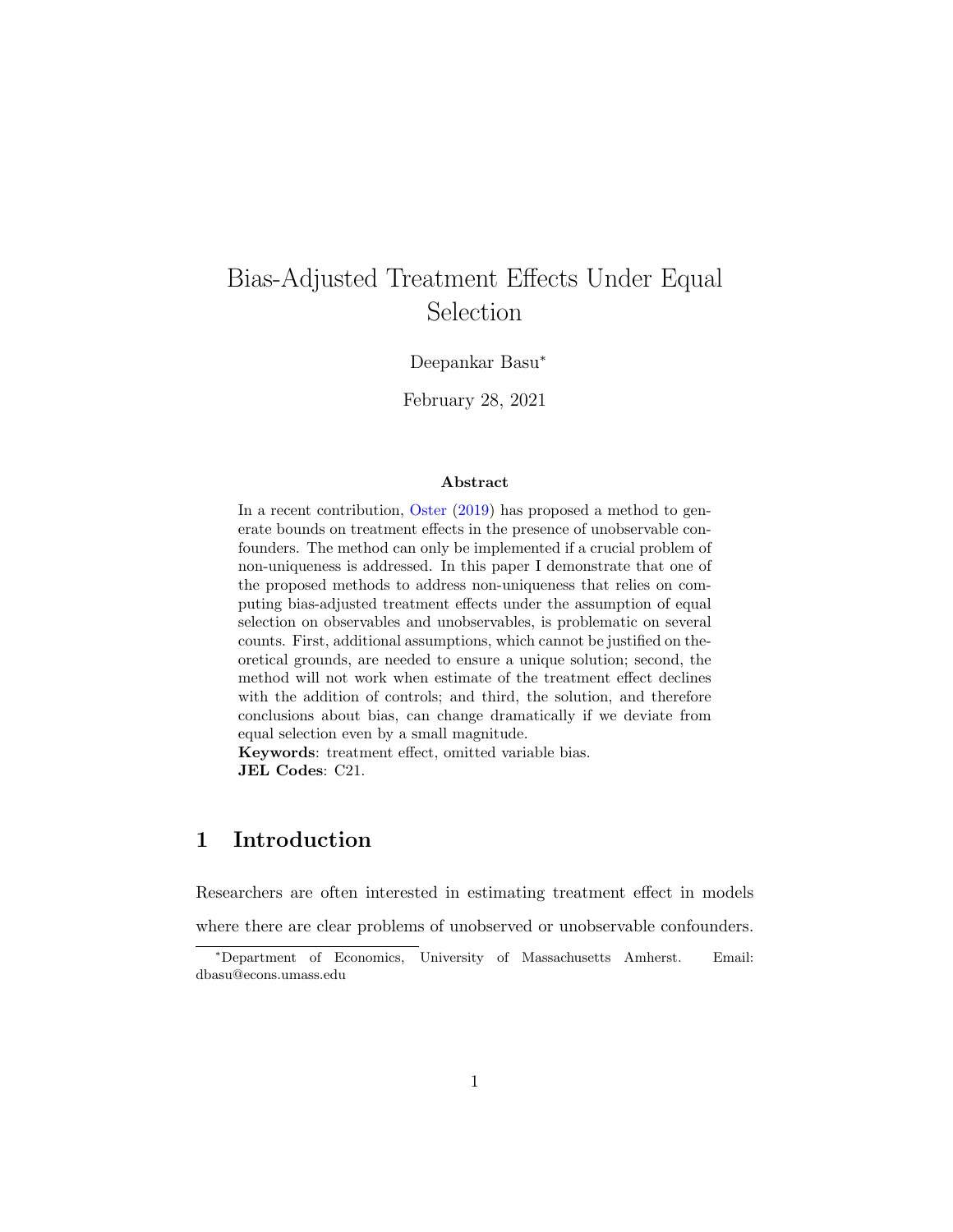To fix ideas, consider the following model,

$$
Y = \beta X + \Psi \omega^0 + W_2 + \varepsilon,\tag{1}
$$

where Y is the outcome variable, X is the treatment variable of interest,  $\omega^0$ is a  $J\times 1$  vector of observed controls, and  $W_2$  is an unobserved confounder. Suppose a researcher is interested in consistently estimating  $\beta$ , but is unable to do so because of the presence of the unobservable confounder,  $W_2$  (which can be thought of as an index of a set of unobservable variables), int his hypothetical 'long' regression model.

Faced with this problem, researchers often compare the ordinary least square (OLS) estimate of  $\beta$  between a 'short' and an 'intermediate' regression, where the short regression is given by

$$
Y = \bar{\beta}X + \bar{\varepsilon},\tag{2}
$$

in which both the observable and unobservable controls, i.e.  $\omega^0$  and  $W_2$ , are missing from the model, and the intermediate regression is given by

$$
Y = \tilde{\beta}X + \tilde{\Psi}\omega^0 + \tilde{\varepsilon},\tag{3}
$$

in which only the unobservable control,  $W_2$ , is missing from the model. If the numerical magnitude of  $\tilde{\beta}$  and  $\bar{\beta}$  are roughly similar, i.e. the estimate of the treatment effect is 'stable', researchers conclude that the bias from the omitted, unobservable confounder is small.

In a recent, innovative contribution, [Oster](#page-22-0) [\(2019\)](#page-22-0) has demonstrated that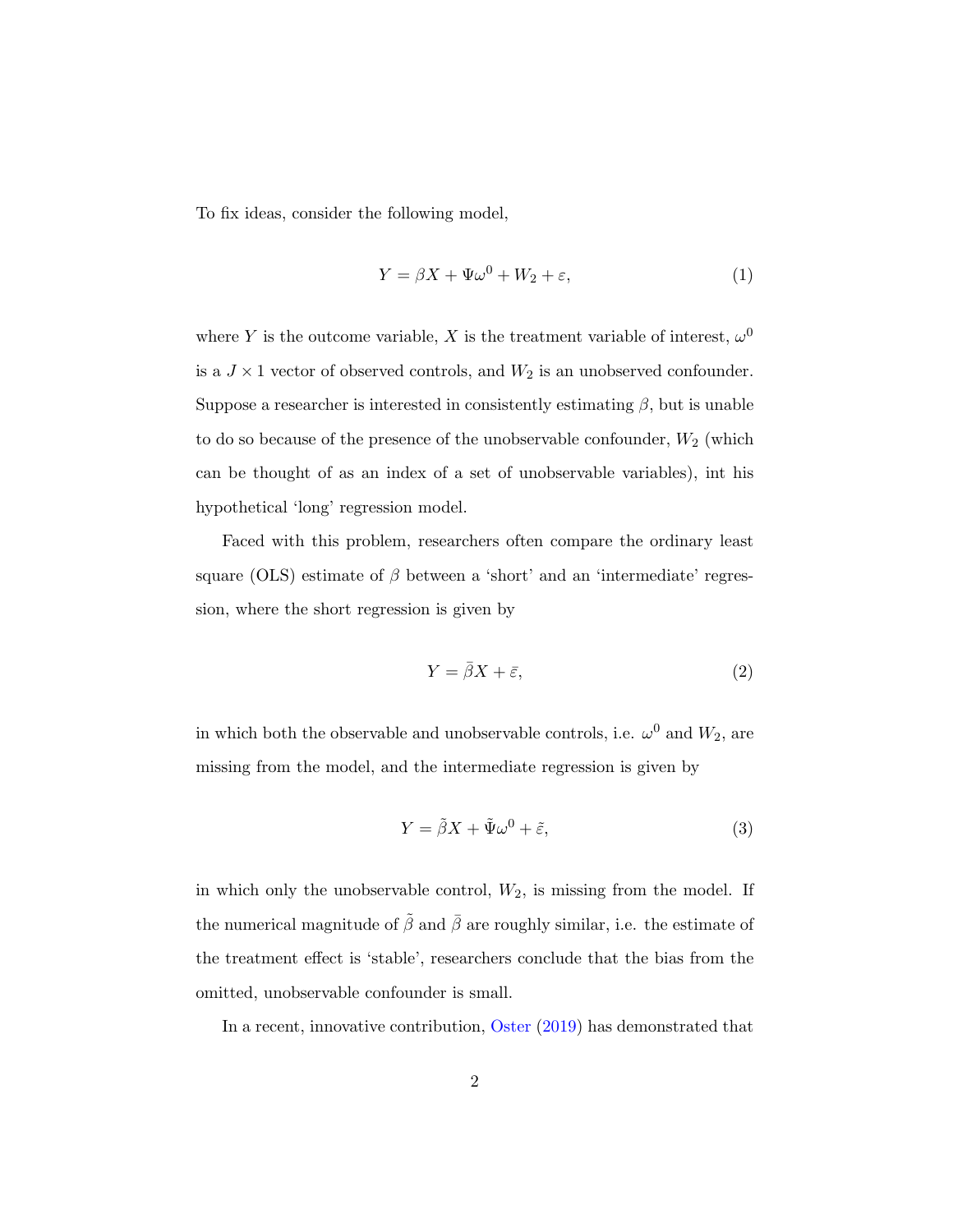such 'coefficient stability' arguments to deal with possible omitted variable bias is misleading.<sup>[1](#page-1-0)</sup> In fact, what is needed to draw conclusions about the magnitude of possible bias due to the unobservable confounder is not the raw change in the estimate of the treatment effect, but an R-squared scaled change in the estimate of the treatment effect between the short and intermediate regressions. This becomes clear when we write the expression for the omitted variable bias in the OLS estimate of the treatment effect in the intermediate regression in terms of the R-squared in the short, intermediate and long regressions, and relevant coefficients in the long regression. A little algebraic manipulation generates a cubic equation in the bias (of the OLS estimate of the treatment effect in the intermediate regression).

A cubic equation with real coefficients will have either one or three real roots. When the cubic equation has a unique real root, the researcher is able to identify the bias, and hence the bias-adjusted treatment effect, without any ambiguity. When the cubic equation has three real roots, the researcher is confronted with the problem of non-uniqueness. She will need a reliable, theoretically valid method to choose between the multiple solutions. If there is no way of choosing between the multiple solutions, then the proposed methodology will not work.

[Oster](#page-22-0) [\(2019,](#page-22-0) pp. 193) is aware of this issue and proposes two approaches to deal with the problem of non-uniqueness. To understand her proposals, let us denote by  $\delta$ , a measure of proportional selection, i.e. a suitably defined ratio of the importance of the unobservable confounder and the observed controls in explaining the variation of the treatment variable. [Oster](#page-22-0) [\(2019\)](#page-22-0)

 $1$ [Oster](#page-22-0) [\(2019\)](#page-22-0) extends previous work by [Altonji et al.](#page-21-0) [\(2005\)](#page-21-0).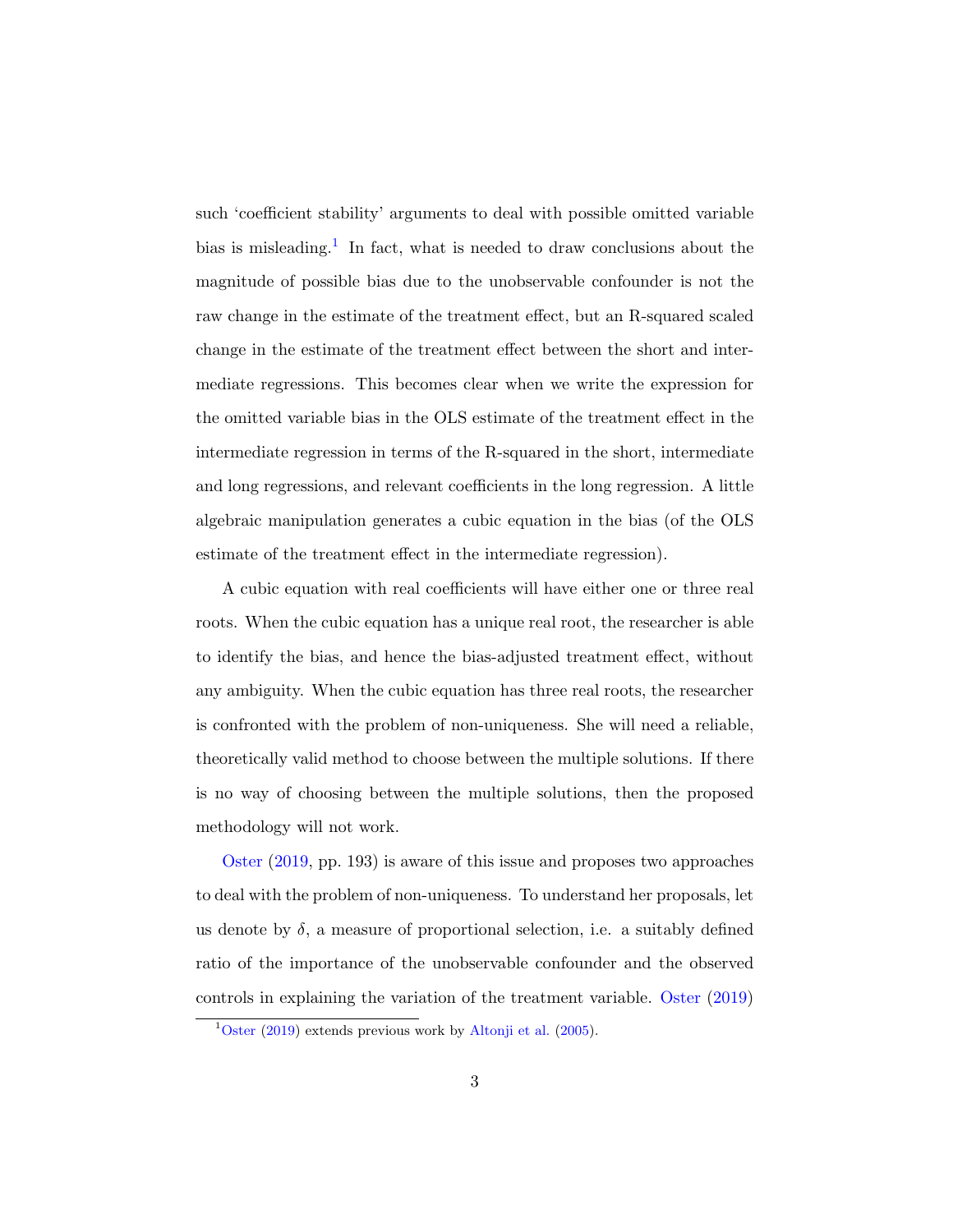argues that there are two scenarios under which we will get unique solutions. She recommends researchers to use either of these methods to pin down the unique solution and make informed statements about the magnitude of omitted variable bias.

The first method involves computing the bias-adjusted treatment effect under the twin assumptions of  $\delta = 1$  (equal selection on observables and unobservables) and a sign restriction (which is stated as Assumption 3 in her paper). In this case, [Oster](#page-22-0) [\(2019,](#page-22-0) pp. 194) argues, we can arrive at a unique solution for the bias in the treatment effect and can therefore compute a unique bias-adjusted treatment effect. In actual examples, [Oster](#page-22-0) [\(2019\)](#page-22-0) shows how this can be useful for putting bounds on the 'true' treatment effect. For instance, if moving from the short to the intermediate regression, a researcher notes that the estimate of the treatment effect moves towards zero, then an interesting question would be to see if the interval formed by the estimate from the intermediate regression and the bias-adjusted estimate of the treatment effect includes zero. If it does, then that would raise questions about any research that reports a non-zero treatment effect.

The second method relies on choosing some value of  $R_{max}$  (the magnitude of R-squared in the hypothetical long regression), and calculating the magnitude of  $\delta$ , i.e. proportion of selection due to unobservables, that would be consistent with  $\beta = 0$  (no treatment effect). In this case, [Oster](#page-22-0) [\(2019\)](#page-22-0) shows that we are able to find a unique magnitude of proportional selection that would make the treatment effect vanish. For instance, if the computed magnitude of  $\delta$  is 2, it means that a reported non-zero treatment effect would, in reality, be zero only if the unobservable confounder was twice as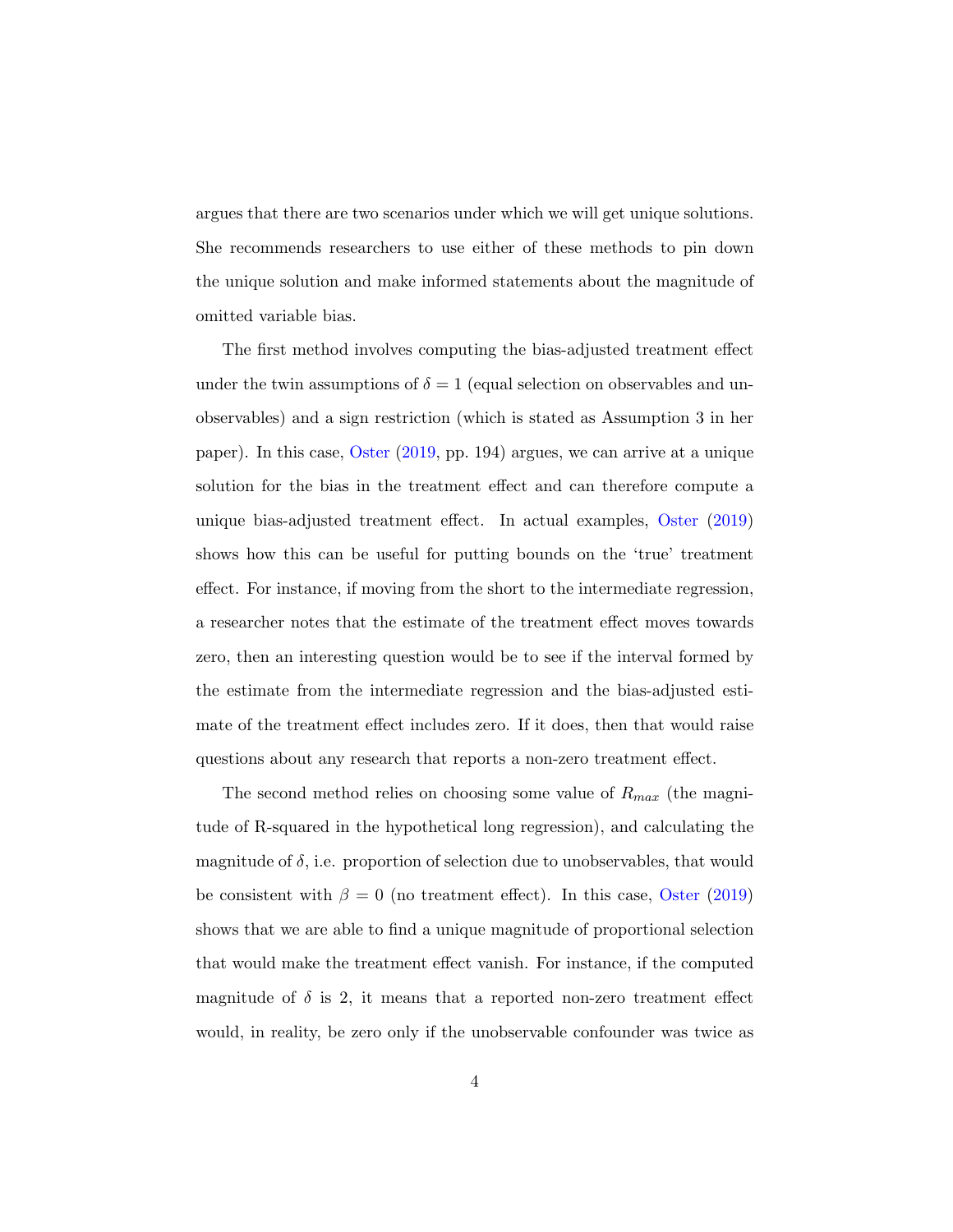important as the observed controls in explaining the variation in the treatment variable. In many cases, it might be possible to rule out such large effects for unobservable confounders on intuitive grounds and thus assert the robustness of the reported results.

Both these methods promise to be enormously useful for applied researchers because they provide workable solutions for the pervasive and rather intractable problem of omitted variable bias [\(Basu,](#page-21-1) [2020\)](#page-21-1). That is why the method proposed by [Oster](#page-22-0)  $(2019)$  has been widely noted in eco-nomics and the social sciences.<sup>[2](#page-1-0)</sup> Unfortunately, as I demonstrate in this note, the first method to deal with non-uniqueness, i.e. computation of bias-adjusted treatment effect under the assumption of equi-proportional selection,  $\delta = 1$ , is fraught with serious problems. First, without additional assumptions, it is not possible to ensure the existence of a unique solution. But these assumptions cannot be justified either on theoretical or empirical grounds. Second, once these assumptions are imposed, there is no leeway for researchers to experiment with different values of  $R_{max}$  because a specific value of  $R_{max}$  gets pinned down. Third, the method will not work for cases where estimates of the treatment effect declines with the addition of control variables. Finally, there is a sharp discontinuity at  $\delta = 1$ , i.e. conclusions can change dramatically if  $\delta$  is perturbed even slightly from the value of unity.

Given these problems, my conclusion is that if researchers wish to use

<sup>2</sup>On Professor Oster's google scholar page, the paper shows 1611 citations. Here are just a few examples: [Galor and Ozak](#page-21-2) [\(2016\)](#page-21-2); [Michalopoulos and Papaioannou](#page-22-1) [\(2016\)](#page-22-1); [Goldsmith-Pinkham et al.](#page-22-2) [\(2019\)](#page-22-2); [Jaschke and Keita](#page-22-3) [\(2021\)](#page-22-3). Papers published before 2019 cite different working paper versions of [Oster](#page-22-0) [\(2019\)](#page-22-0).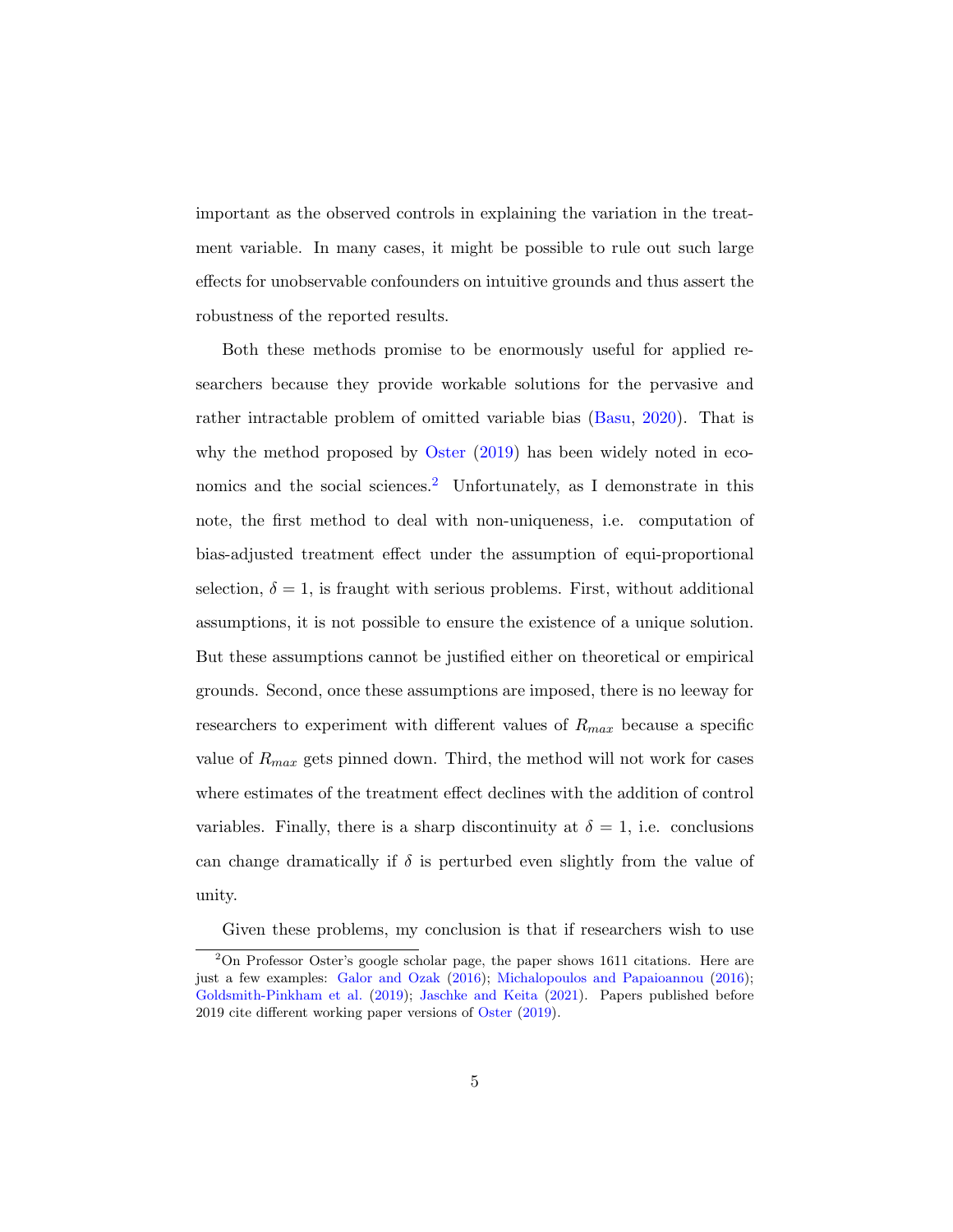the methodology proposed by [Oster](#page-22-0)  $(2019)$  to address the problem of bias in treatment effect they should avoid computing bias-adjusted treatment effect under equal selection. Instead, they should use one of the following alternatives: (a) compute roots of the cubic equation for a plausible range of combinations of  $R_{max}$  (R-squared in the hypothetical long regression) and  $\delta$ (measure of proportional selection between unobservables and observables), keeping  $\delta$  bounded away from unity, see if a unique real root emerges, and investigate robustness using the set of unique real roots; (b) use the second method proposed in [Oster](#page-22-0) [\(2019\)](#page-22-0), i.e. compute  $\delta$  that is consistent with  $\beta = 0$  (treatment effect is zero) for a plausible range of values of  $R_{max}$ , and argue on intuitive or theoretical grounds about the plausibility of such a  $\delta$ . When they use this second method, it is important that they do not use  $\delta = 1$  as a benchmark.

The rest of the paper is organized as follows. In the next section, I discuss the basic set-up; in the following section I investigate the case of equi-proportional selection; in the final section I conclude with some suggestions for applied researchers who intend to use the innovative methodology proposed by [Oster](#page-22-0) [\(2019\)](#page-22-0).

## 2 Basic Set-Up

Consider once again the hypothetical 'long' regression,

$$
Y = \beta X + \Psi \omega^0 + W_2 + \varepsilon,\tag{4}
$$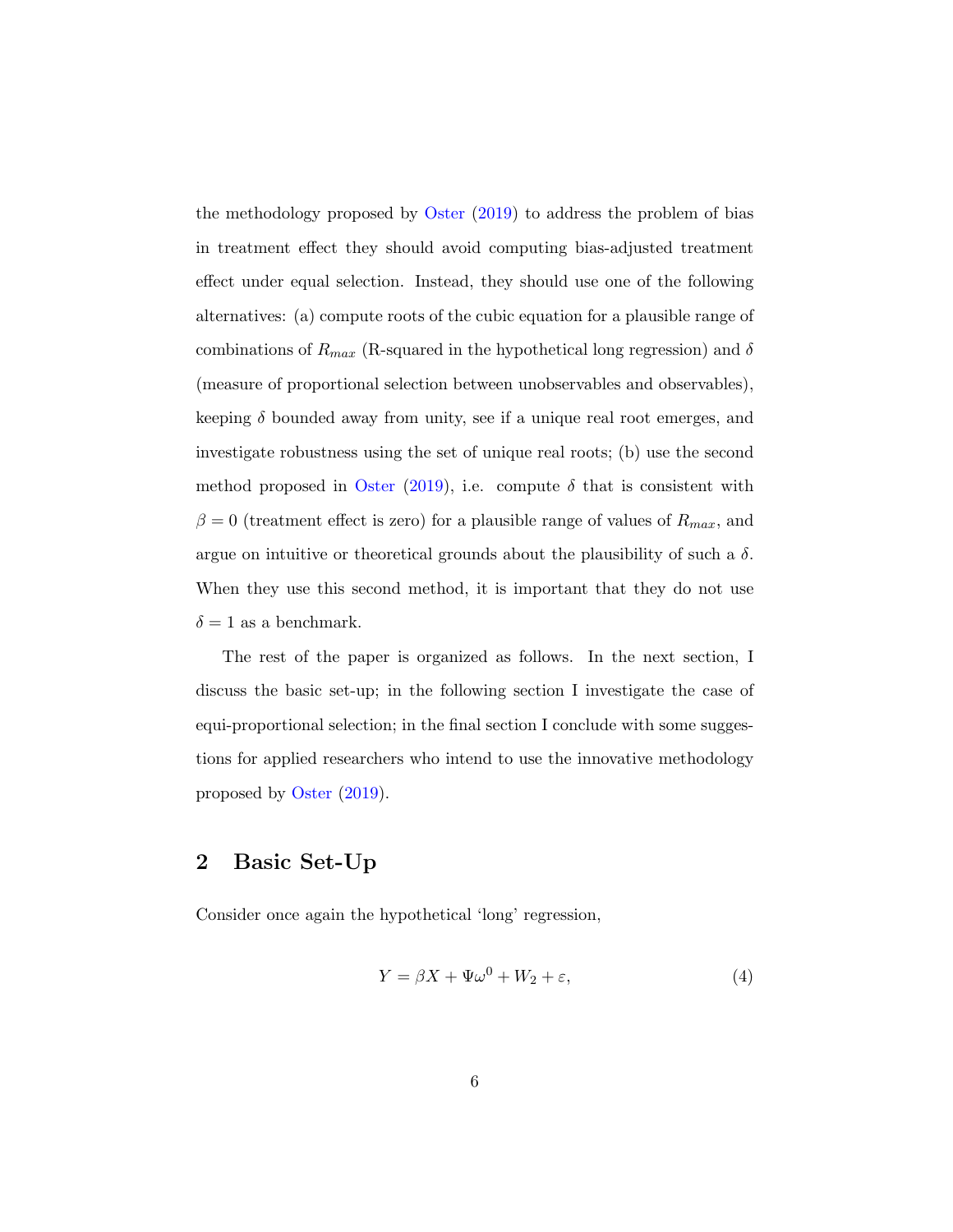and denote by  $R_{max}$ , the R-squared from the long regression. Consider the 'short' regression,

$$
Y = \bar{\beta}X + \bar{\varepsilon},\tag{5}
$$

and denote as  $\overline{R}$ , the R-squared from the short regression. In a similar manner, consider an intermediate regression,

$$
Y = \tilde{\beta}X + \tilde{\Psi}\omega^0 + \tilde{\varepsilon},\tag{6}
$$

and denote by  $\overline{R}$ , the R-squared from the intermediate regression. Note that  $R_{max} \geq \tilde{R} \geq \bar{R}$  [\(Greene,](#page-22-4) [2012,](#page-22-4) Theorem 3.6, pp. 42). Finally, consider an auxiliary regression,

$$
X = \alpha \omega^0 + u,\tag{7}
$$

and denote by  $\tilde{X}$ , the residual from this auxiliary regression. Let  $\hat{\tau}_X$  denote the variance of  $\tilde{X}$ ,  $\sigma_X^2$  denote the variance of X and  $\sigma_Y^2$  denote the variance of Y, and note that  $\sigma_X^2 > \tau_X$ . Following [Oster](#page-22-0) [\(2019\)](#page-22-0), let us define the measure of proportional selection as,

$$
\delta = \frac{\sigma_{2X}/\sigma_2^2}{\sigma_{1X}/\sigma_1^2} \tag{8}
$$

where  $\sigma_{1X} = cov(W_1, X)$ ,  $\sigma_{2X} = cov(W_2, X)$ ,  $\sigma_1^2 = var(W_1)$ , and  $\sigma_2^2 =$  $var(W_2)$ , and  $W_1 = \Psi \omega^0$  (an index of the observable controls).

Using the well-known formula for omitted variable bias in the short and intermediate regressions, we can write expressions for the asymptotic bias in  $\bar{\beta}$  and  $\tilde{\beta}$  in terms of coefficients in the hypothetical long regression and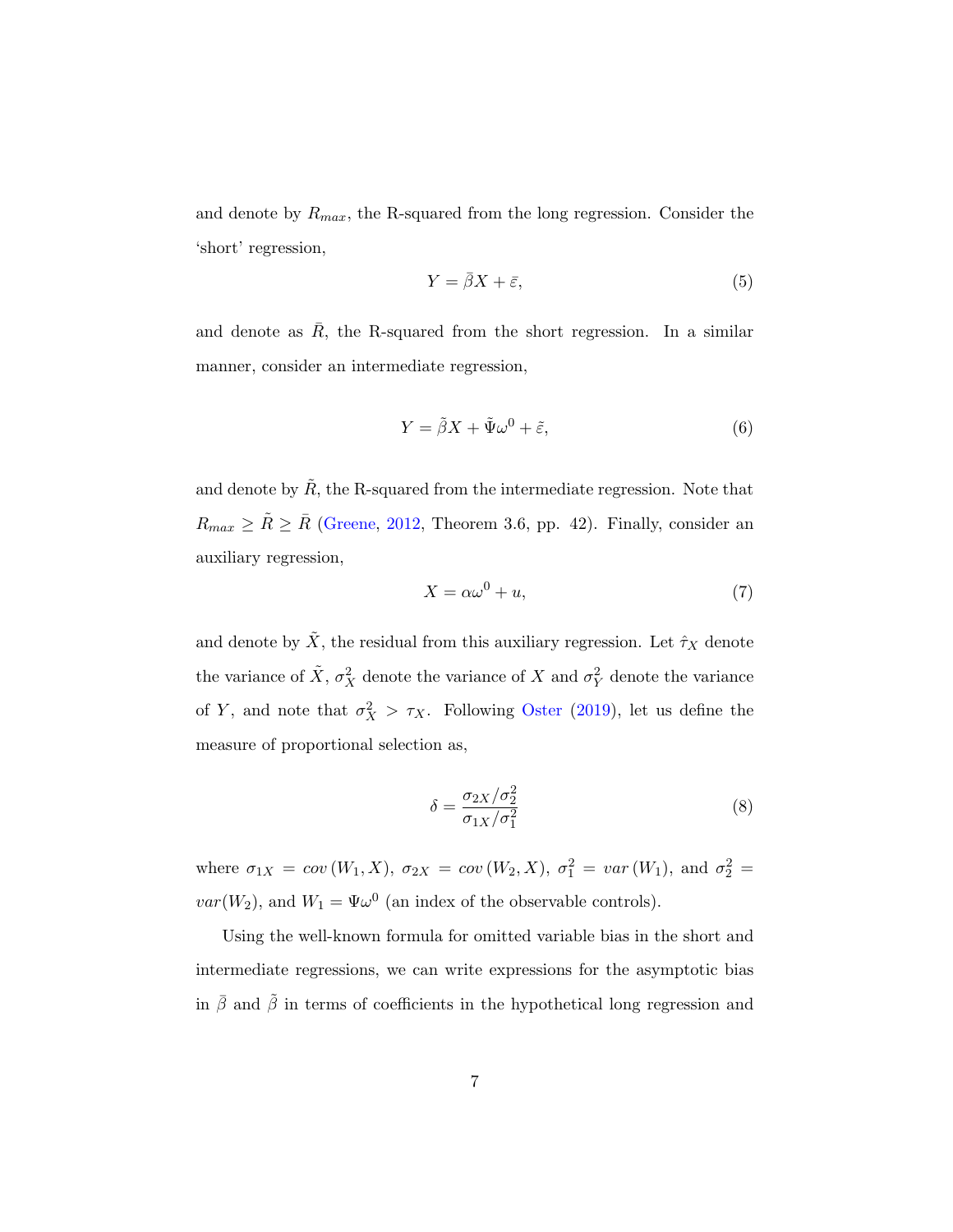coefficients in several auxiliary regressions. The innovation introduced by [Oster](#page-22-0) [\(2019\)](#page-22-0) is to rewrite the expression for the bias in the intermediate regression using the R-squared in the short, intermediate and long regressions. A little algebraic manipulation then generates a system of 3 equations in 3 unknowns:  $\sigma_1^2$ , the variance of  $W_1$ ;  $\sigma_{1X}$ , the covariance of  $W_1$  and X (treatment variable); and  $\nu$  (the bias of the treatment effect in the intermediate regression). Finally, we can reduce the three equations into a single cubic equation in  $\nu$  given by,

<span id="page-8-4"></span><span id="page-8-3"></span><span id="page-8-2"></span><span id="page-8-1"></span><span id="page-8-0"></span>
$$
a\nu^3 + b\nu^2 + c\nu + d = 0,\t\t(9)
$$

where

$$
a = (\delta - 1) \left( \tau_X \sigma_X^2 - \tau_X^2 \right) \tag{10}
$$

$$
b = \tau_X \left(\bar{\beta} - \tilde{\beta}\right) \sigma_X^2 \left(\delta - 2\right) \tag{11}
$$

$$
c = \delta \left( R_{max} - \tilde{R} \right) \sigma_Y^2 \left( \sigma_X^2 - \tau_X \right) - \left( \tilde{R} - \bar{R} \right) \sigma_Y^2 \tau_X - \sigma_X^2 \tau_X \left( \bar{\beta} - \tilde{\beta} \right)^2 \tag{12}
$$

$$
d = \delta \left( R_{max} - \tilde{R} \right) \sigma_Y^2 \left( \bar{\beta} - \tilde{\beta} \right) \sigma_X^2 \tag{13}
$$

The cubic equation in [\(9\)](#page-8-0) will have either one real root or three real roots.<sup>[3](#page-1-0)</sup> In the case when there is only one real root, denote it by  $\nu_1$ . If  $\beta^* = \tilde{\beta} - \nu_1$ , then  $\beta^* \stackrel{p}{\rightarrow} \beta$ , so that  $\nu_1$  is the asymptotic bias in the treatment effect estimated by the intermediate regression. Hence,  $\tilde{\beta} - \nu_1$  is the bias-

<sup>&</sup>lt;sup>3</sup>In any specific analysis, both  $R_{max}$  and  $\delta$  are unobserved. All other parameters that determine the coefficients of the cubic will come from the output of the short and intermediate regressions. Hence, researchers will have to choose specific values of  $R_{max}$ and  $\delta$  to compute the roots of the cubic.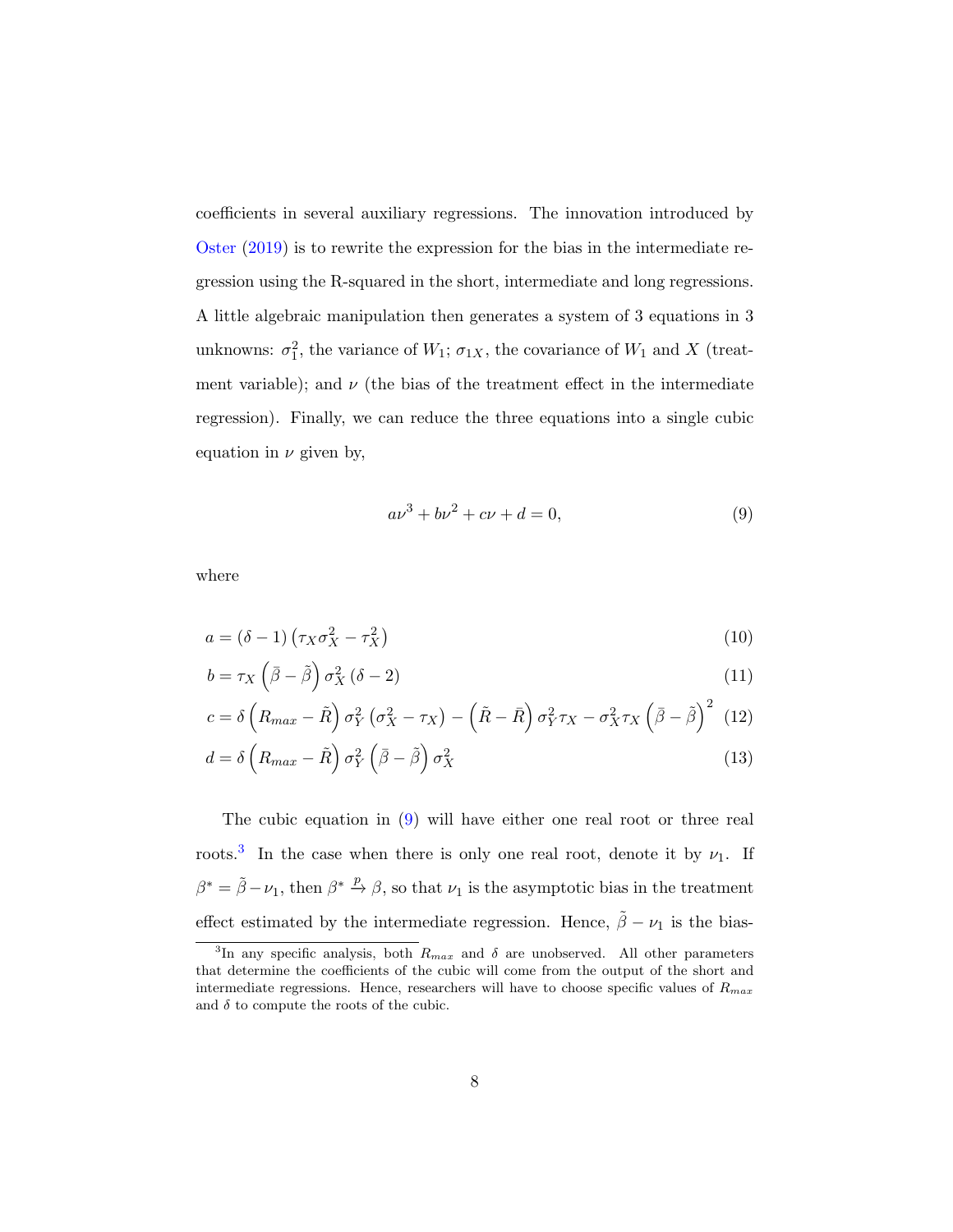adjusted treatment effect (which will converge in probability to the true treatment effect, as proved in Proposition 2 in [Oster](#page-22-0) [\(2019\)](#page-22-0)). In the case when the cubic equation has three real roots,  $\nu_1, \nu_2, \nu_3$ , then only one of these will give us the asymptotic bias in the treatment effect. Hence, only one of the following,  $\tilde{\beta} - \nu_1$ ,  $\tilde{\beta} - \nu_2$  and  $\tilde{\beta} - \nu_2$ , will be the bias-adjusted treatment effect. Without more information or assumptions, a researcher will not be able to unambiguously find the bias-adjusted treatment effect or develop a meaningful bounding argument (because there will be multiple bounding sets to choose from and the union of all these sets is likely to be too large to be informative).

[Oster](#page-22-0) [\(2019,](#page-22-0) pp. 194) proposes two approaches to deal with the problem of non-uniqueness. First, if we calculate the magnitude of  $\delta$  that would be consistent with  $\beta = 0$ , we would be able to find a unique magnitude of proportional selection that would make the treatment effect vanish. This result is proved in Proposition 3 in [Oster](#page-22-0) [\(2019\)](#page-22-0). The second approach asks us to compute the bias-adjusted treatment effect, i.e.  $\beta^* = \tilde{\beta} - \nu_1$ , under the assumption that  $\delta = 1$  and the additional sign restriction that,

<span id="page-9-0"></span>
$$
sign\left( cov\left(X, \hat{W}_1\right)\right) = sign\left( cov\left(X, W_1\right)\right),\tag{14}
$$

where  $\hat{W}_1$  is the estimated value of  $W_1$ . [Oster](#page-22-0) [\(2019,](#page-22-0) pp. 194) argues that we will arrive at a unique solution following this second approach, i.e. there will be a unique solution  $\nu_1$ , so that  $\tilde{\beta} - \nu_1$  will be the unique bias-adjusted treatment effect. The paper does not offer a proof of this important claim. So, let us investigate it in detail.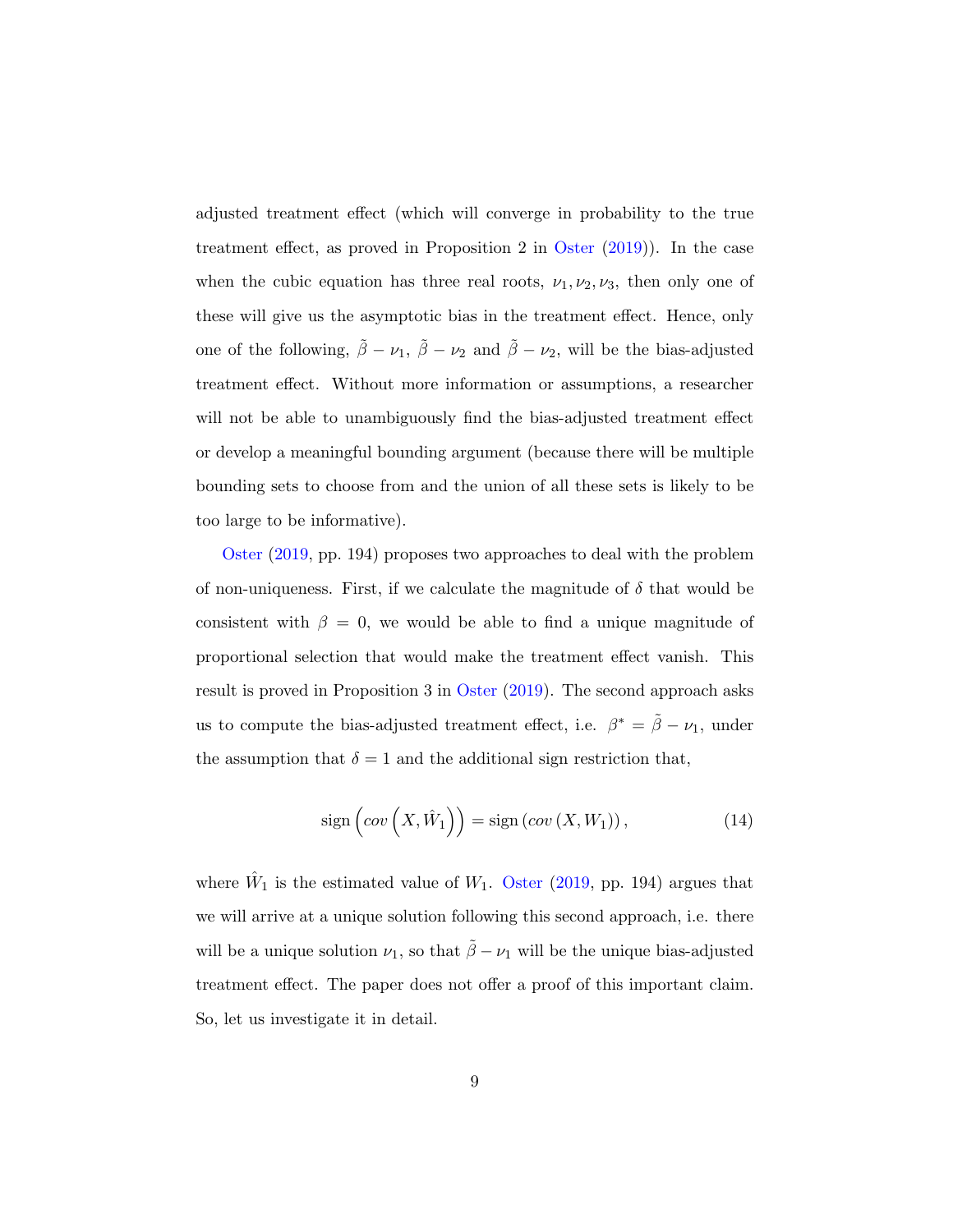# 3 Equi-Proportional Selection

#### 3.1 What is the Solution?

When there is equal selection on observables and unobservables, we will have  $\delta = 1$ . What will be the solution for bias under equal selection? If we impose the restriction that  $\delta = 1$  on the coefficients of the cubic in [\(9\)](#page-8-0) we get,

$$
a = 0
$$
  
\n
$$
b = -\tau_X \left(\bar{\beta} - \tilde{\beta}\right) \sigma_X^2
$$
  
\n
$$
c = \left(R_{max} - \tilde{R}\right) \sigma_Y^2 \left(\sigma_X^2 - \tau_X\right) - \left(\tilde{R} - \bar{R}\right) \sigma_Y^2 \tau_X - \sigma_X^2 \tau_X \left(\bar{\beta} - \tilde{\beta}\right)^2
$$
  
\n
$$
d = \left(R_{max} - \tilde{R}\right) \sigma_Y^2 \left(\bar{\beta} - \tilde{\beta}\right) \sigma_X^2,
$$

which converts the cubic in  $(9)$  to a quadratic equation in  $\nu$ ,

<span id="page-10-3"></span><span id="page-10-2"></span><span id="page-10-1"></span><span id="page-10-0"></span>
$$
b_1 \nu^2 + c_1 \nu + d_1 = 0,\t\t(15)
$$

where the coefficients of this quadratic are given by,

$$
b_1 = -\tau_X \left(\bar{\beta} - \tilde{\beta}\right) \sigma_X^2 \tag{16}
$$

$$
c_1 = \left(R_{max} - \tilde{R}\right)\sigma_Y^2\left(\sigma_X^2 - \tau_X\right) - \left(\tilde{R} - \bar{R}\right)\sigma_Y^2\tau_X - \sigma_X^2\tau_X\left(\bar{\beta} - \tilde{\beta}\right)^2\tag{17}
$$

$$
d_1 = \left(R_{max} - \tilde{R}\right)\sigma_Y^2 \left(\bar{\beta} - \tilde{\beta}\right)\sigma_X^2.
$$
\n(18)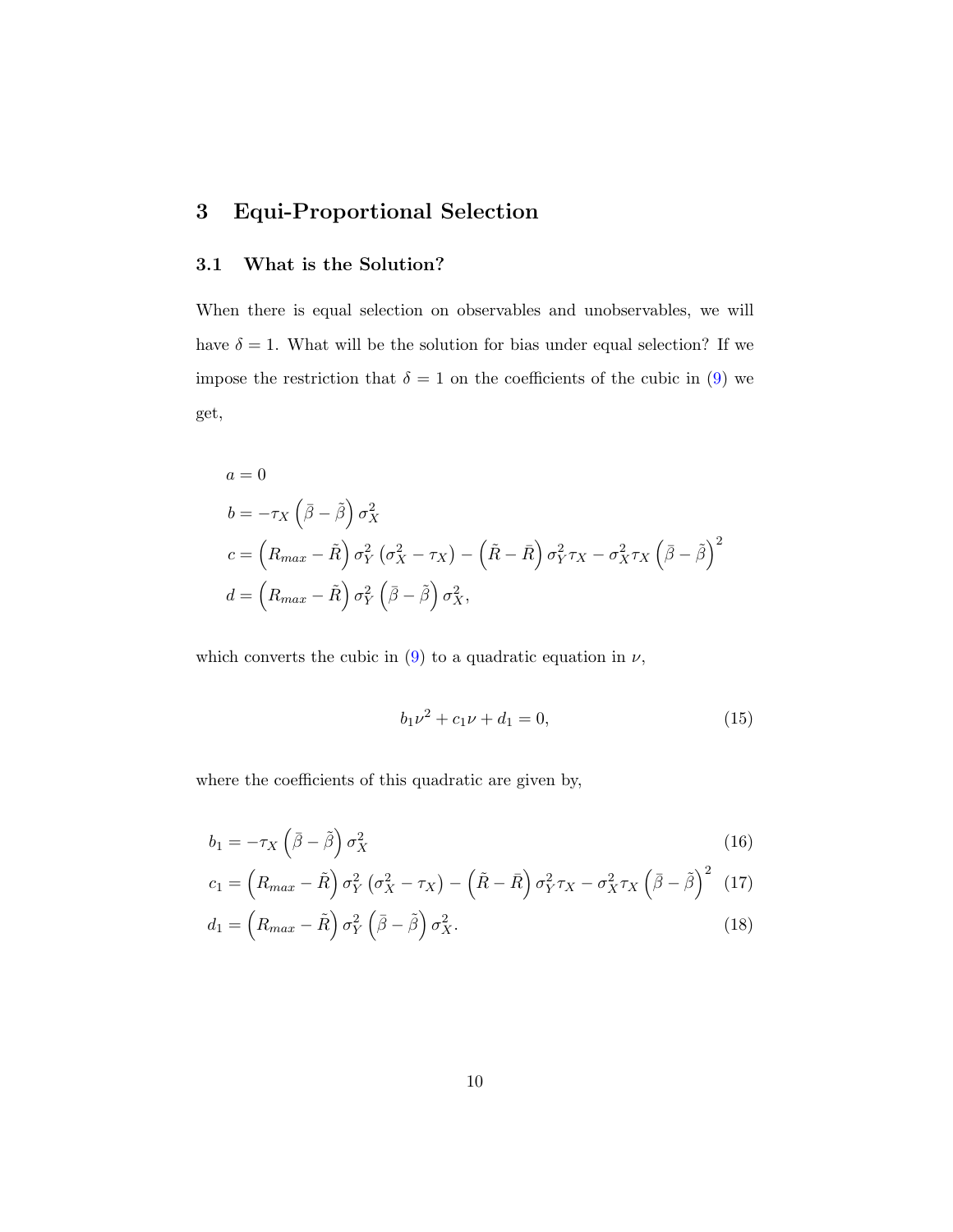The solutions of the quadratic in [\(15\)](#page-10-0) are given by

$$
\nu = \frac{-c_1 \pm \sqrt{c_1^2 - 4d_1b_1}}{2b_1},
$$

which are noted in Corollary 1 in [Oster](#page-22-0) [\(2019,](#page-22-0) pp. 193). Our first result is that the solution of the quadratic equation in [\(15\)](#page-10-0) is always real.

<span id="page-11-0"></span>**Proposition 1.** The quadratic equation in  $(15)$  either has a unique real root or two distinct real roots. It does not have any complex roots.

Proof. The proof follows by noting that the discriminant of this quadratic equation is non-negative, i.e.  $c_1^2 - 4d_1b_1 \ge 0$ , because  $c_1^2 \ge 0$ , and

$$
-4d_1b_1 = -4\left\{ \left(R_{max} - \tilde{R}\right)\sigma_Y^2 \left(\bar{\beta} - \tilde{\beta}\right)\sigma_X^2 \right\} \left\{-\tau_X \left(\bar{\beta} - \tilde{\beta}\right)\sigma_X^2 \right\}
$$
  
= 4\left(R\_{max} - \tilde{R}\right)\sigma\_X^4 \sigma\_Y^2 \tau\_X \left(\bar{\beta} - \tilde{\beta}\right)^2  
\ge 0

where the last inequality follows because  $R_{max} \geq \tilde{R}$ .

 $\Box$ 

The implication of this result is that, in general, there will be two real roots of the quadratic equation in [\(15\)](#page-10-0). Hence, in general, there will be two values of the bias in the treatment effect, and hence two values of the bias-adjusted treatment effect, when there is equal selection on observables and unobservables. Without further assumptions, it is not possible to arrive at a unique solution for the bias or the bias-adjusted treatment effect. So, we need to investigate the following question: what conditions are necessary to give us an unique solution for the quadratic in [\(15\)](#page-10-0)? The unique root will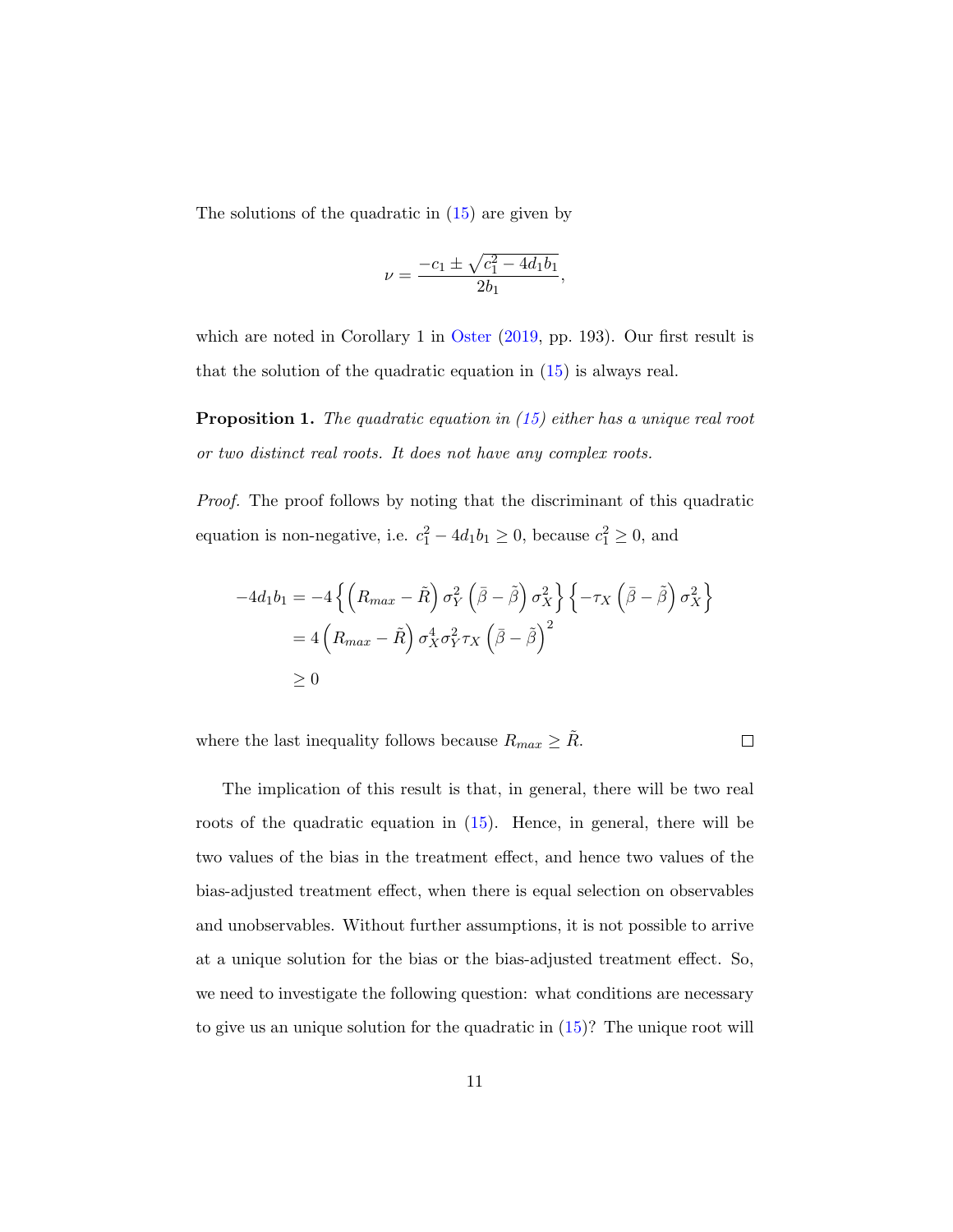arise if and only if the discriminant of the quadratic equation is identically equal to zero. I now show that the discriminant can be zero only if we impose additional assumptions. These assumptions are difficult to justify on either theoretical or empirical grounds, and therefore raise questions about the logic of the bounding argument.

#### 3.2 Condition for Unique Solution

For the quadratic equation in  $(15)$  to have a unique real solution, the discriminant must be zero, i.e.,

$$
\left\{ \left( R_{max} - \tilde{R} \right) \sigma_Y^2 \left( \sigma_X^2 - \tau_X \right) - \left( \tilde{R} - \bar{R} \right) \sigma_Y^2 \tau_X - \sigma_X^2 \tau_X \left( \bar{\beta} - \tilde{\beta} \right)^2 \right\}^2 + 4 \left( R_{max} - \tilde{R} \right) \sigma_Y^4 \tau_X \left( \bar{\beta} - \tilde{\beta} \right)^2 = 0.
$$

Defining  $Z = R_{max} - \tilde{R}$ , we can write the above condition as a quadratic equation in Z,

<span id="page-12-0"></span>
$$
A^2 Z^2 + (2AB + 4C) Z + B^2 = 0,\t(19)
$$

where

$$
A = \sigma_Y^2 \left( \sigma_X^2 - \tau_X \right) > 0 \tag{20}
$$

$$
B = -\left[\left(\tilde{R} - \bar{R}\right)\sigma_X^2 \tau_X + \sigma_X^2 \tau_X \left(\bar{\beta} - \tilde{\beta}\right)^2\right] < 0 \tag{21}
$$

$$
C = \sigma_Y^2 \left( \bar{\beta} - \tilde{\beta} \right) \sigma_X^2. \tag{22}
$$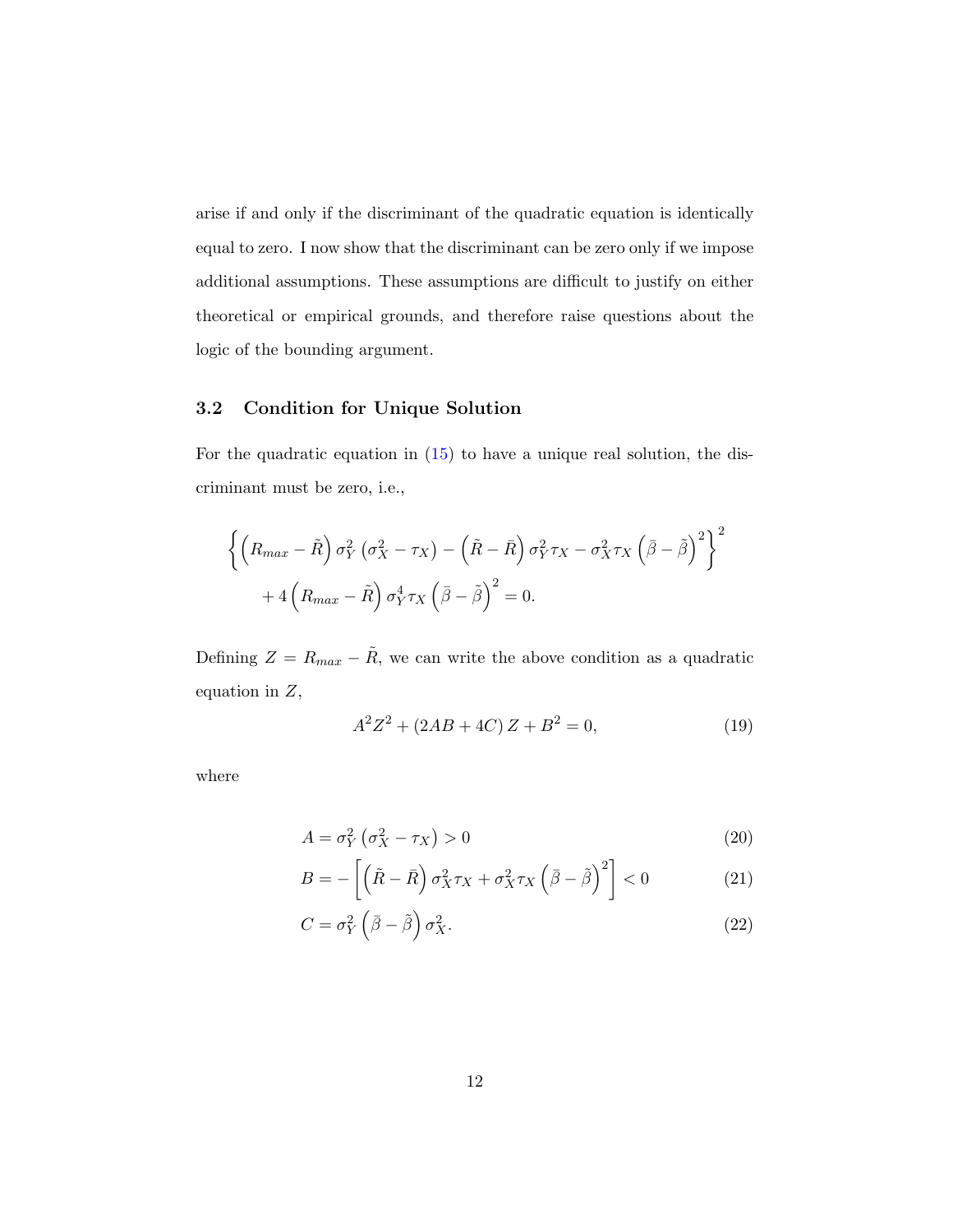The two roots of  $(19)$  are given by

<span id="page-13-0"></span>
$$
Z_1, Z_2 = \frac{-\left(2AB + 4C\right) \pm \sqrt{\left(2AB + 4C\right)^2 - 4A^2B^2}}{2A^2}.
$$
 (23)

Note that the discriminant of the quadratic equation in [\(19\)](#page-12-0) reduces to  $16C^2 + 16ABC$ . Since  $B < 0$ , it is possible, though not necessary, for the discriminant,  $16C^2 + 16ABC$ , to be negative.<sup>[4](#page-1-0)</sup> Hence, there are two cases to consider.

Case 1. If the discriminant is negative, then both the roots of  $(19)$ ,  $Z_1, Z_2$ , are complex numbers. In this case, the uniqueness analysis falls through. This is because it is meaningless to entertain the possibility that  $Z = R_{max} - \tilde{R}$  is a complex number. What does this mean? Since  $\tilde{R}$  is a known real number, this implies that there is no real value of  $R_{max}$  that would make the discriminant of the quadratic equation in [\(15\)](#page-10-0) to be zero. Hence, in this case, there does not exist a unique magnitude of the bias in the treatment effect,  $\nu$ , and hence, it is not possible to find a unique bias-adjusted treatment effect,  $\beta^*$ .

Case 2. If the discriminant is nonnegative, then both the roots of  $(19)$ ,  $Z_1, Z_2$ , are real. Thus, there exists real values of  $R_{max}$  which would give a unique value of the bias, and hence, the bias-adjusted treatment effect. But not all possible values of  $R_{max}$  are permissible. We know that  $R_{max}$  is never smaller than  $\overline{R}$ . Hence, we need necessary conditions to ensure that the solutions of [\(19\)](#page-12-0) are nonnegative. This is given in

<sup>&</sup>lt;sup>4</sup>Since  $\tilde{R} \geq \bar{R}$ , the term in the square bracket in the definition of B is positive. Hence,  $B < 0$ .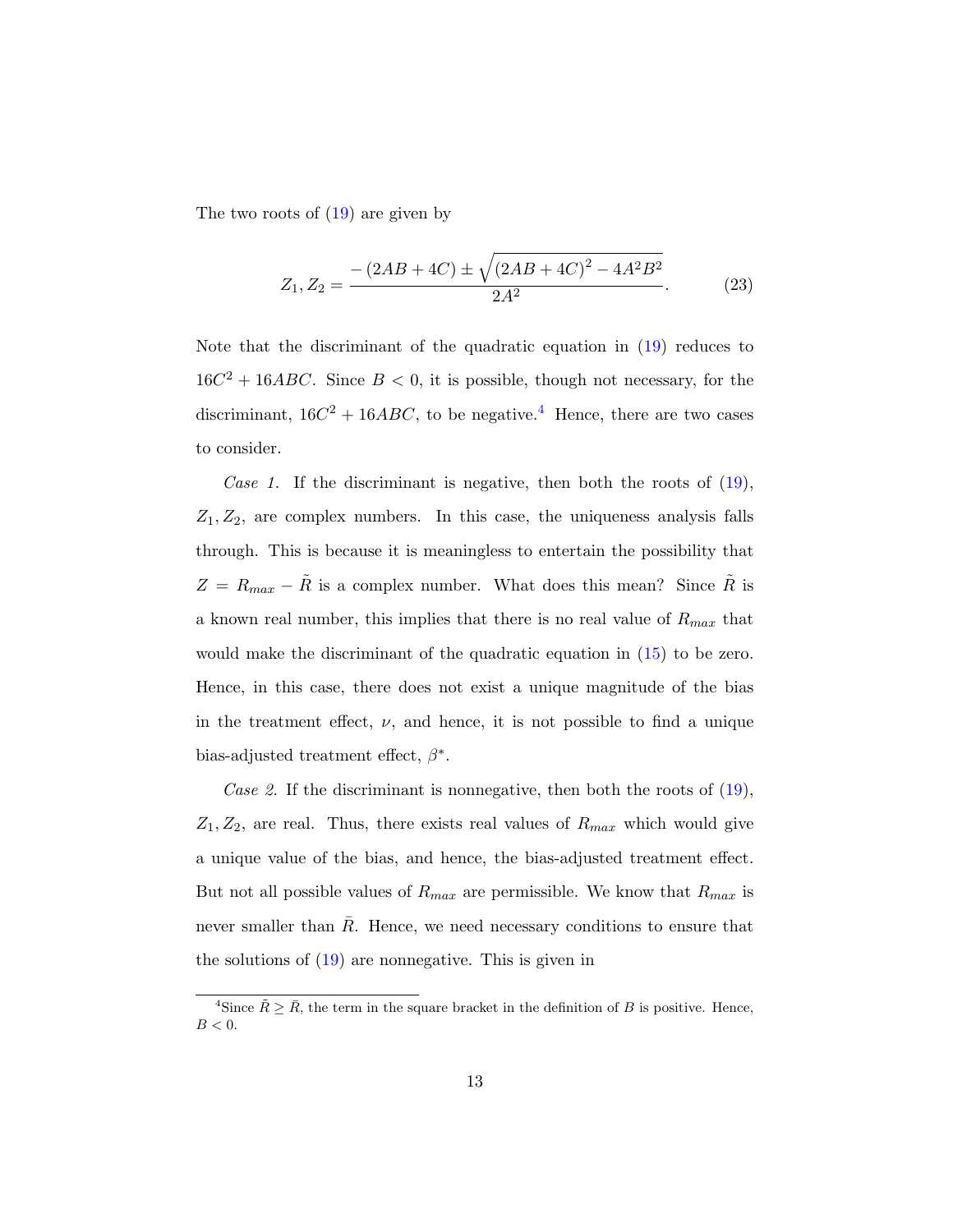<span id="page-14-1"></span>**Proposition 2.** If  $\bar{\beta} < \tilde{\beta}$ , then then both roots of [\(19\)](#page-12-0) are real. One of these roots will be nonnegative only if

<span id="page-14-0"></span>
$$
\sigma_Y^2 \left( \sigma_X^2 - \tau_X \right) \left[ \left( \tilde{R} - \bar{R} \right) \sigma_X^2 \tau_X + \sigma_X^2 \tau_X \left( \bar{\beta} - \tilde{\beta} \right)^2 \right] + 2 \sigma_Y^2 \left( \bar{\beta} - \tilde{\beta} \right) \sigma_X^2 \le 0.
$$
\n(24)

*Proof.* To see the first part, note that if  $\bar{\beta} < \tilde{\beta}$ , then  $C < 0$ . Hence  $C^2$  +  $ABC \geq 0$ . Hence, the discriminant of [\(19\)](#page-12-0) is nonnegative. To see the second part, note that since the denominator of the expression for the roots in [\(23\)](#page-13-0) is always positive, the sign of the roots are the same as the sign of the numerator. If  $2AB + 4C > 0$ , then the numerator is negative because the expression within the square root in  $(23)$  is nonnegative and less than  $2AB + 4C$ . Hence, we have the following:  $2AB + 4C > 0 \implies Z_1 <$ 0 and  $Z_2$  < 0. The contrapositive of this statement gives us:  $Z_1 \ge 0$  or  $Z_2 \ge$  $0 \implies 2AB + 4C \leq 0$ . Hence,  $2AB + 4C \leq 0$  is the necessary condition for at least one root being nonnegative. Plugging the expression for  $A, B$  and C, this becomes

$$
\sigma_Y^2 \left( \sigma_X^2 - \tau_X \right) \left[ \left( \tilde{R} - \bar{R} \right) \sigma_X^2 \tau_X + \sigma_X^2 \tau_X \left( \bar{\beta} - \tilde{\beta} \right)^2 \right] + 2 \sigma_Y^2 \left( \bar{\beta} - \tilde{\beta} \right) \sigma_X^2 \le 0,
$$

which is the expression in  $(24)$ .

 $\Box$ 

The above analysis has important implications. If  $\delta = 1$ , i.e. there is equal selection on observables and unobservables, and the condition in [\(24\)](#page-14-0) is satisfied, then either  $R_{max} - \tilde{R}$  will be given by the positive root of [\(19\)](#page-12-0) when one of the two roots is negative, or  $R_{max} - \tilde{R}$  will attain two positive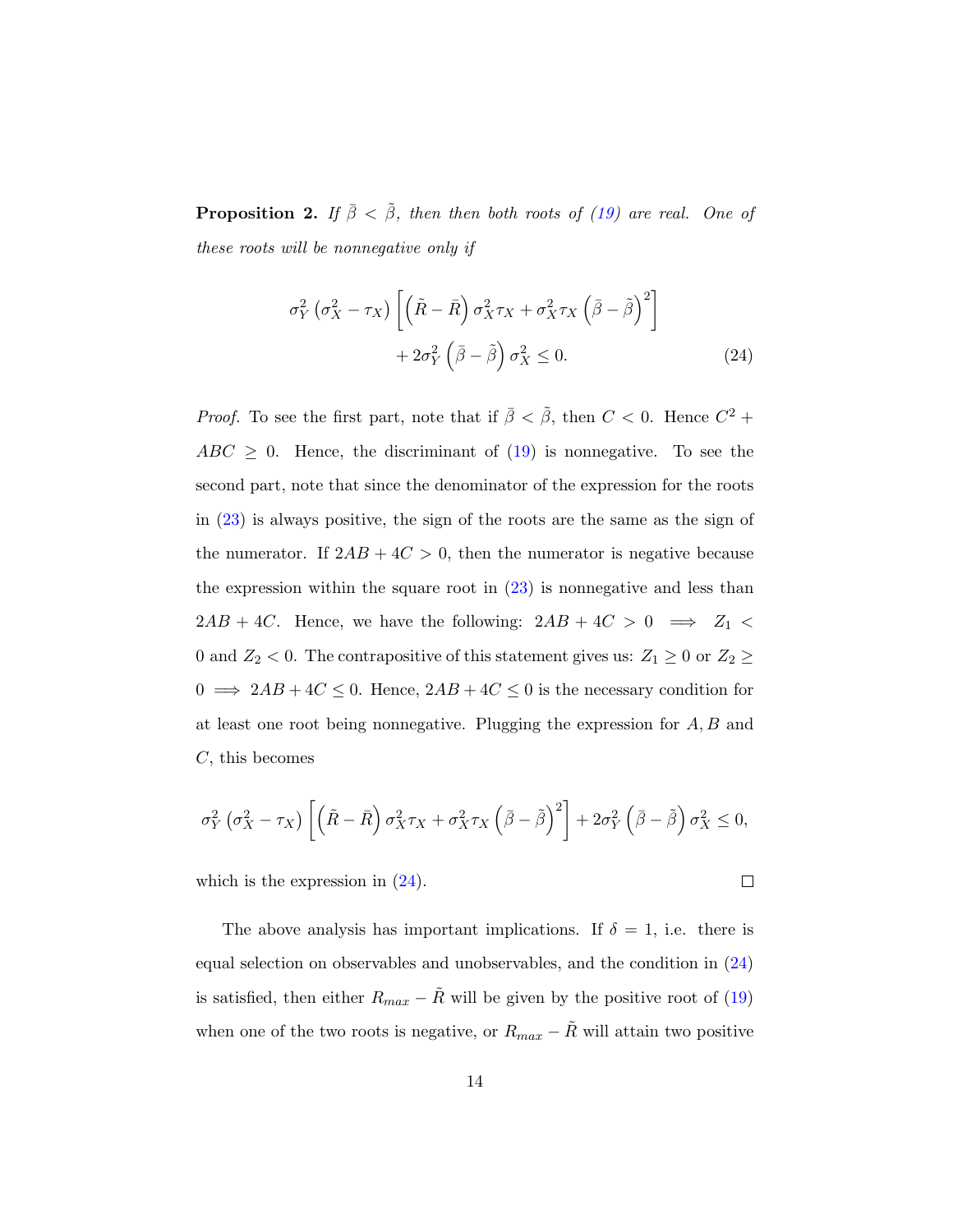values given by both the roots of [\(19\)](#page-12-0) when both roots are positive. In either case, once we choose to impose the restriction that  $\delta = 1$ , then there will either be a unique value of  $R_{max}$  or two possible values of  $R_{max}$  that are permissible. The choice of  $\delta = 1$  implies these *specific* values of  $R_{max}$ . Researchers are no longer at liberty to choose any other value of  $R_{max}$ .

This raises questions about some of the examples discussed in [Oster](#page-22-0) [\(2019\)](#page-22-0). For instance, in section 4.2, the bounding argument about treatment effects is explained through a discussion of the impact of maternal behaviour on child outcomes. The results reported in Table 3 include, in column 5, computations of  $\beta^*(R_{max}, 1)$ , where  $R_{max}$  is chosen as 0.61 in panel A and as 0.53 in panel B. These specific values of  $R_{max}$  are chosen from existing studies that have reported regressions with sibling fixed effects when investigating the effect of maternal behaviour on child outcomes. In a similar manner, the discussion in section 5 computes bias-adjusted treatment effects for  $\delta = 1$  under different choices of  $R_{max}$ . For instance, the results reported in Table 5 use two different values of  $R_{max}$ . In column 3,  $R_{max} = \tilde{R} + (\tilde{R} - \bar{R})$ , and in column 4,  $R_{max} = 1.3\tilde{R}$ .

The results reported in this paper in proposition [1](#page-11-0) and proposition [2](#page-14-1) show that researchers cannot choose values for  $R_{max}$  arbitrarily once they choose to fix the value of  $\delta$  at 1. Meaningful values of  $R_{max}$  can only arise from using the positive, real roots of the quadratic equation in [\(15\)](#page-10-0). It is not clear that the choice of  $R_{max}$  used by [Oster](#page-22-0) [\(2019\)](#page-22-0) respects this restriction. This raises questions about the conclusions of the paper.

There is an additional angle to consider with regard to the analysis of bias under the assumption of equal selection and this is highlighted in the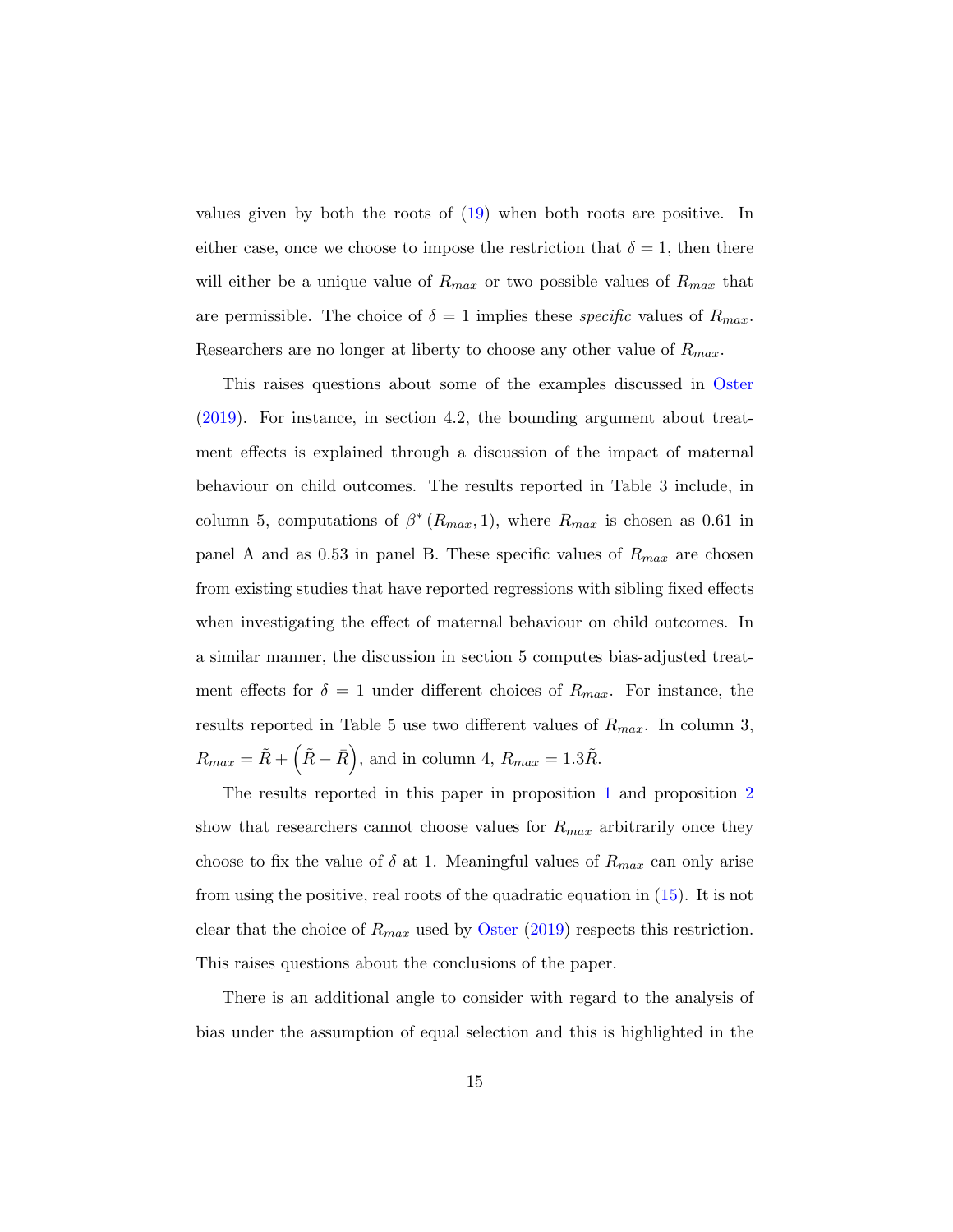next result.

<span id="page-16-0"></span>Corollary 1. If the estimate of the treatment effect declines with the addition of controls, i.e. if  $\bar{\beta} > \tilde{\beta}$ , then a meaningful bias-adjusted treatment effect cannot be computed under the assumption of equal selection.

*Proof.* Note, first, that if  $\bar{\beta} > \tilde{\beta}$ , it is no longer guaranteed that [\(19\)](#page-12-0) will have real roots. Consider, further, the necessary condition in  $(24)$  and note that if  $\bar{\beta} > \tilde{\beta}$ , then the condition cannot be satisfied. This is because the second term

$$
2\sigma_Y^2\left(\bar{\beta}-\tilde{\beta}\right)\sigma_X^2
$$

is positive. Since  $\sigma_X^2 > \tau_X$  and  $R_{max} \geq \tilde{R}$ , the first term

$$
\sigma_Y^2 \left(\sigma_X^2 - \tau_X\right) \left[ \left( \tilde{R} - \bar{R} \right) \sigma_X^2 \tau_X + \sigma_X^2 \tau_X \left( \bar{\beta} - \tilde{\beta} \right)^2 \right]
$$

is always positive. Hence the expression on the left hand side of the condition in [\(24\)](#page-14-0) is positive. An application of proposition [2](#page-14-1) then shows that the quadratic equation in [\(19\)](#page-12-0) cannot have meaningful roots. This, in turn, implies that the discriminant of the quadratic equation in [\(15\)](#page-10-0) cannot be zero. This implies that the quadratic equation in [\(15\)](#page-10-0) cannot have a unique root. Hence, a meaningful bias-adjusted treatment effect cannot be computed.  $\Box$ 

The implication of this corollary is that other than in cases where the treatment effect falls with the addition of controls, i.e.  $\bar{\beta} > \tilde{\beta}$ , the uniqueness of the solution is impossible. Thus, if for some research it is found that the treatment effect decreases with the addition of controls, for instance from 0.75 to 0.15, then we can be sure that for this particular research a unique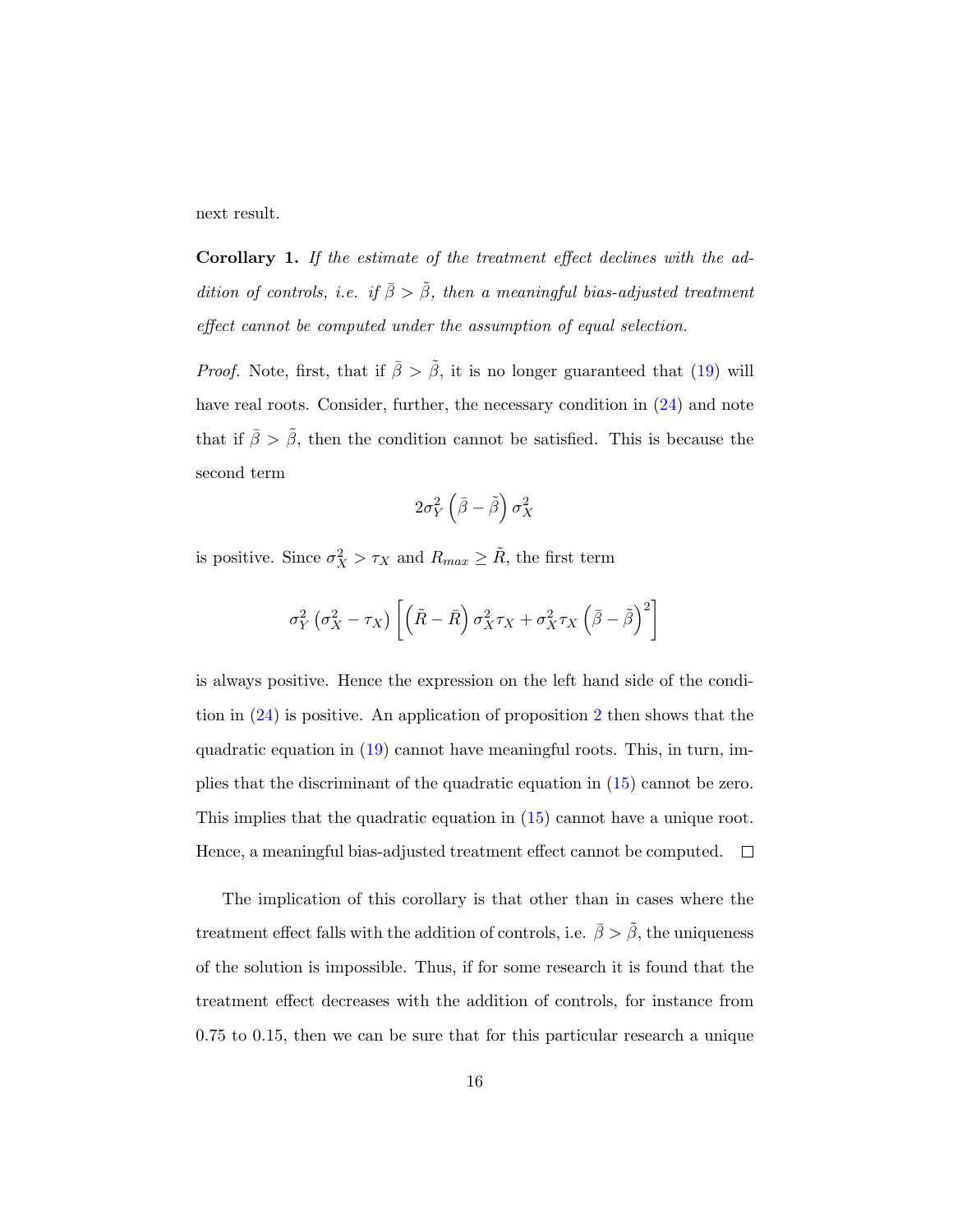bias-adjusted treatment effect cannot be computed under the assumption of equal selection. It is interesting to note that in all the cases reported in Table 5 in [Oster](#page-22-0) [\(2019,](#page-22-0) pp. 202),  $\bar{\beta} < \tilde{\beta}$ . That is why the reported biasadjusted treatment effects are meaningful. If instead, we had  $\bar{\beta} > \tilde{\beta}$ , then those results would break down.

#### 3.3 Discontinuity at Equal Selection

There is a further problem in using equal selection on observables and unobservables that I would like to highlight. To see this, let us explicitly write the solutions of the cubic equation in  $(9)$  using Cardano's formulas,<sup>[5](#page-1-0)</sup>

$$
\nu = \sqrt[3]{\left(\frac{-b^3}{27a^3} + \frac{bc}{6a^2} - \frac{d}{2a}\right) + \sqrt{\left(\frac{-b^3}{27a^3} + \frac{bc}{6a^2} - \frac{d}{2a}\right)^2 + \left(\frac{c}{3a} - \frac{b^2}{9a^2}\right)^3} + \sqrt[3]{\left(\frac{-b^3}{27a^3} + \frac{bc}{6a^2} - \frac{d}{2a}\right) - \sqrt{\left(\frac{-b^3}{27a^3} + \frac{bc}{6a^2} - \frac{d}{2a}\right)^2 + \left(\frac{c}{3a} - \frac{b^2}{9a^2}\right)^3} - \frac{b}{3a},\tag{25}
$$

where the expressions for  $a, b, c$  and  $d$  are given in [\(10\)](#page-8-1), [\(11\)](#page-8-2), [\(12\)](#page-8-3) and [\(13\)](#page-8-4). Returning to the quadratic equation in  $(15)$ , we note that its solutions are given by

<span id="page-17-1"></span><span id="page-17-0"></span>
$$
\nu = \frac{-c_1 \pm \sqrt{c_1^2 - 4d_1b_1}}{2b_1},\tag{26}
$$

where  $b_1$ ,  $c_1$  and  $d_1$  are given by [\(16\)](#page-10-1), [\(17\)](#page-10-2), and [\(18\)](#page-10-3).

The roots in [\(25\)](#page-17-0) and [\(26\)](#page-17-1) are very different because they come from two different equation systems. If a researcher works with the cubic equation

<sup>5</sup>See <https://math.vanderbilt.edu/schectex/courses/cubic/>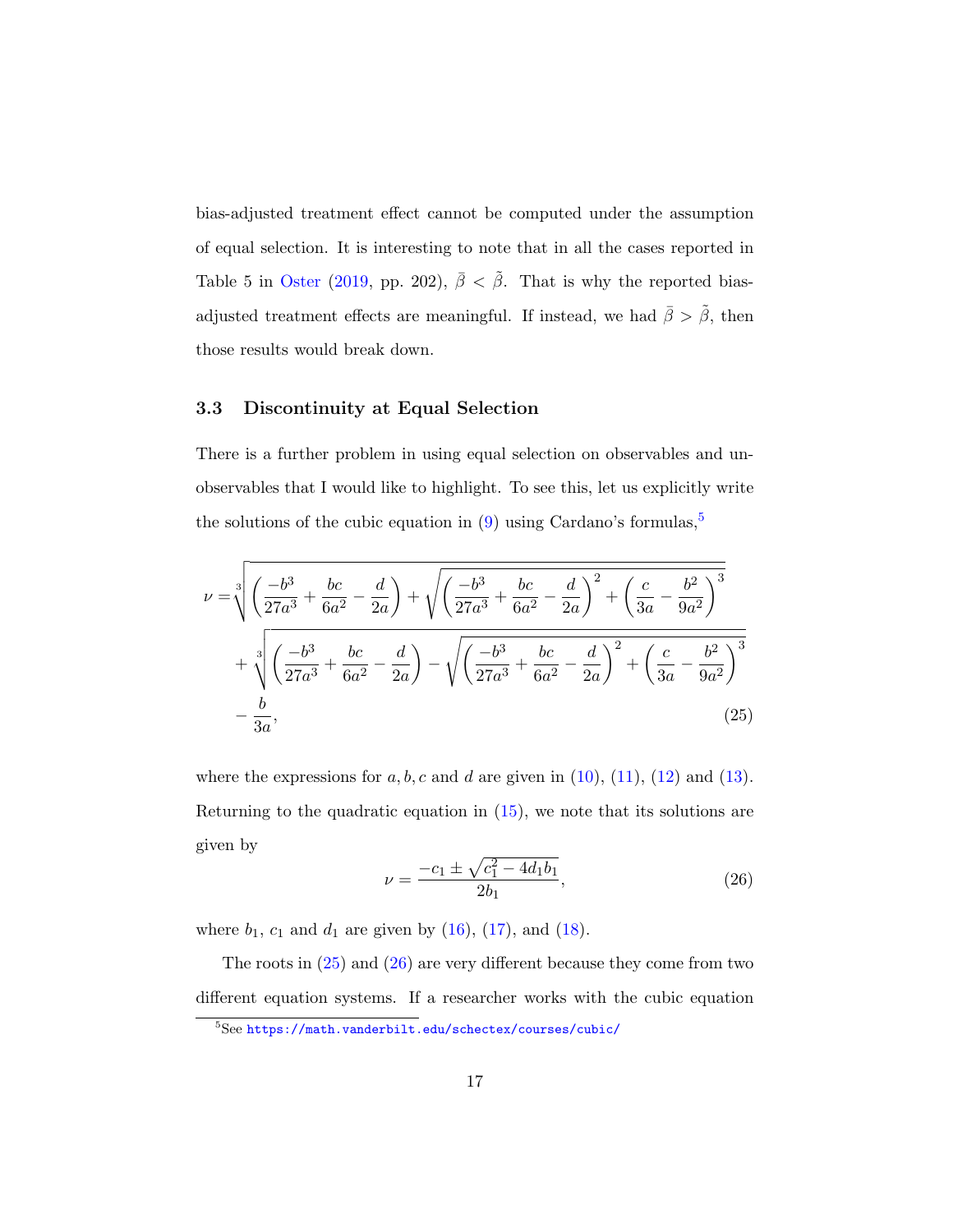and uses values of  $\delta$  close to unity the roots she finds will be very different from those that will arise if she works with the quadratic equation, where  $\delta = 1$ . Both the magnitude and sign of the real roots can be different when the researcher perturbs  $\delta$  by a very small magnitude starting from a value of unity. Hence there is a discontinuity in the root of the equation system at  $\delta = 1$ . Since the root of the equation system, whether cubic or quadratic, gives us the treatment bias, researchers will arrive at very different conclusions depending on whether they use  $\delta = 1$  or  $\delta = 1 \pm \epsilon$ , for a small  $\epsilon > 0$ . This raises serious questions about the usefulness or validity of using the condition of equal selection at all in the analysis, and especially using it as a useful benchmark.

To illustrate this point, let me present an example with the following values of the parameters:  $\bar{\beta} = 1.907, \ \tilde{\beta} = 0.964, \ \bar{R} = 0.196, \ \tilde{R} = 0.497,$  $\sigma_X^2 = 0.209, \tau_X = 0.401, \sigma_Y^2 = 3.809.$  I choose to use  $R_{max} = 0.85$ . Using these parameter values, when I calculate the roots for the case of  $\delta = 1$ , I get two real roots: −22.137 and 2.414. Using the same parameter values, when I calculate the roots for the case of  $\delta = 1.01$ , I get one real root,  $-1.406$ , and two complex roots,  $2.810 - 10.713i$  and  $2.810 + 10.713i$ . Using the same parameter values, once again, when I calculate the roots for the case of  $\delta = 0.99$ , I get three real roots,  $-62.834$ , 16.987 and  $-1.454$ . This shows how moving from  $\delta = 0.99$  to  $\delta = 1.00$  to  $\delta = 1.01$  change the conclusions about the magnitude and sign of bias dramatically, raising serious questions about the robustness of the procedure.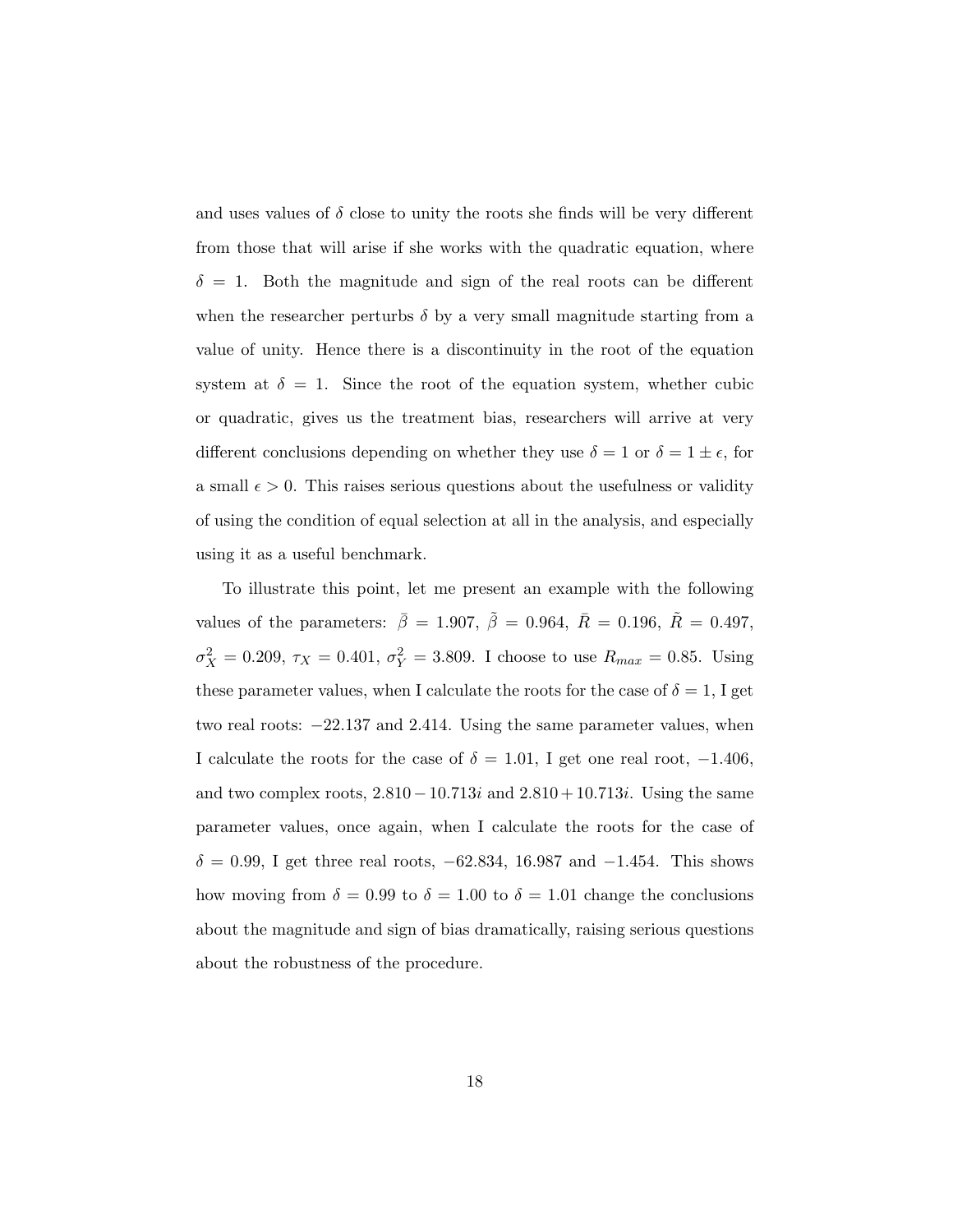### 4 Concluding Comments

There are four points to take away from the analysis in this paper. First, the claim in [Oster](#page-22-0) [\(2019,](#page-22-0) pp. 194) that the sign restriction in [\(14\)](#page-9-0) and the assumption of  $\delta = 1$  together give a unique solution for the bias in the treatment effect is unlikely to be true. To generate a unique solution under the assumption of  $\delta = 1$  requires a precise quantitative relationship between  $R_{max}$  and a host of other parameters like  $\bar{R}$ ,  $\tilde{R}$ ,  $\sigma_X^2$ ,  $\tau_X$ ,  $\bar{\beta}$ , and  $\tilde{\beta}$ . The precise quantitative relationship is given by the roots of [\(19\)](#page-12-0) and the additional condition captured by  $(24)$  that needs to be imposed to ensure a meaningful solution. On its own, a sign restriction like [\(14\)](#page-9-0) cannot ensure these quantitative relationships. Hence, the claim in [Oster](#page-22-0) [\(2019\)](#page-22-0) that "... calculating the bias-adjusted effect under the assumption of  $\delta = 1$ , with Assumption 3 active  $\ldots$  will provide a unique solution" seems to be false.<sup>[6](#page-1-0)</sup>

The second point to note is that under the assumption of  $\delta = 1$ , there will, in general, be two real magnitudes of the bias in the treatment effect, as demonstrated in Proposition [1.](#page-11-0) Since there is no unique magnitude of the bias-adjusted treatment effect, researchers cannot construct unique bounding intervals and investigate whether zero is contained in the bounding interval. If a researcher wants to generate a unique magnitude for the bias of the treatment effect under the assumption of equal selection, i.e.  $\delta = 1$ , then additional assumptions will need to be imposed. But once these assumptions are imposed they imply very specific values of  $R_{max}$ , viz. those that are captured by the roots of [\(19\)](#page-12-0), assuming that they are real

 ${}^{6}$ In [Oster](#page-22-0) [\(2019\)](#page-22-0), Assumption 3 refers to what we have expressed in this paper as the assumption in  $(14)$ .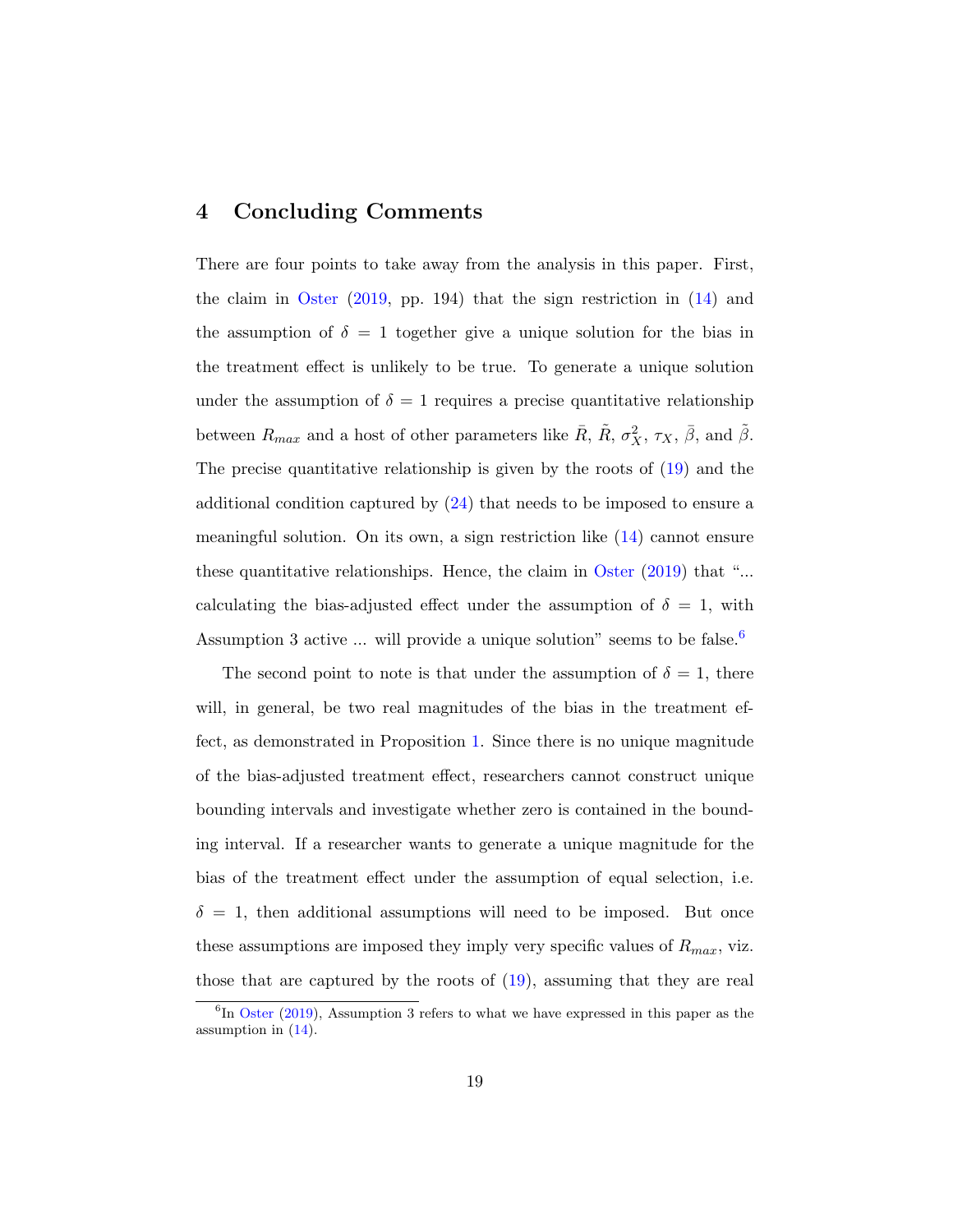and positive (captured by the condition in proposition [2\)](#page-14-1). There are no theoretical or empirical reasons to assume that the choice of  $R_{max}$  by any researcher in any specific analysis would satisfy this specific condition. More importantly, researchers are not at liberty to choose other values of  $R_{max}$  to conduct robustness analyses. This seriously restricts the usefulness of the bounds argument if we impose the condition of equal selection on unobservables and observable, i.e.  $\delta = 1$ .

The third point to note is that the method, with all its restrictive features, will work when the estimate of the treatment effect declines with the addition of controls to the regression model. This is because if  $\bar{\beta} > \tilde{\beta}$ , then it is no longer possible to compute a meaningful and unique magnitude of bias (see corollary [1\)](#page-16-0). This rules out the usefulness of this method for a large subset of existing and future studies. The final point to note is that there is a sharp discontinuity at  $\delta = 1$ . This means that the conclusions of the analysis can change dramatically even when researchers change  $\delta$  by a very small magnitude around the value of  $\delta = 1$ . The drastic change can manifest itself either in a change in the magnitude of the bias or in a reversal of sign of the bias. Taken together, the second, third and fourth points suggest that researchers should not use equal selection on observables and unobservables, i.e.  $\delta = 1$ , when studying the problem of bias in treatment effects due to unobserved confounders.

The upshot is that when researchers use the methodology proposed by [Oster](#page-22-0) [\(2019\)](#page-22-0) to deal with omitted variable bias, they should not use the method of computing bias-adjusted treatment effects under the assumption of equi-proportional selection, i.e.  $\delta = 1$ . The theoretical justification for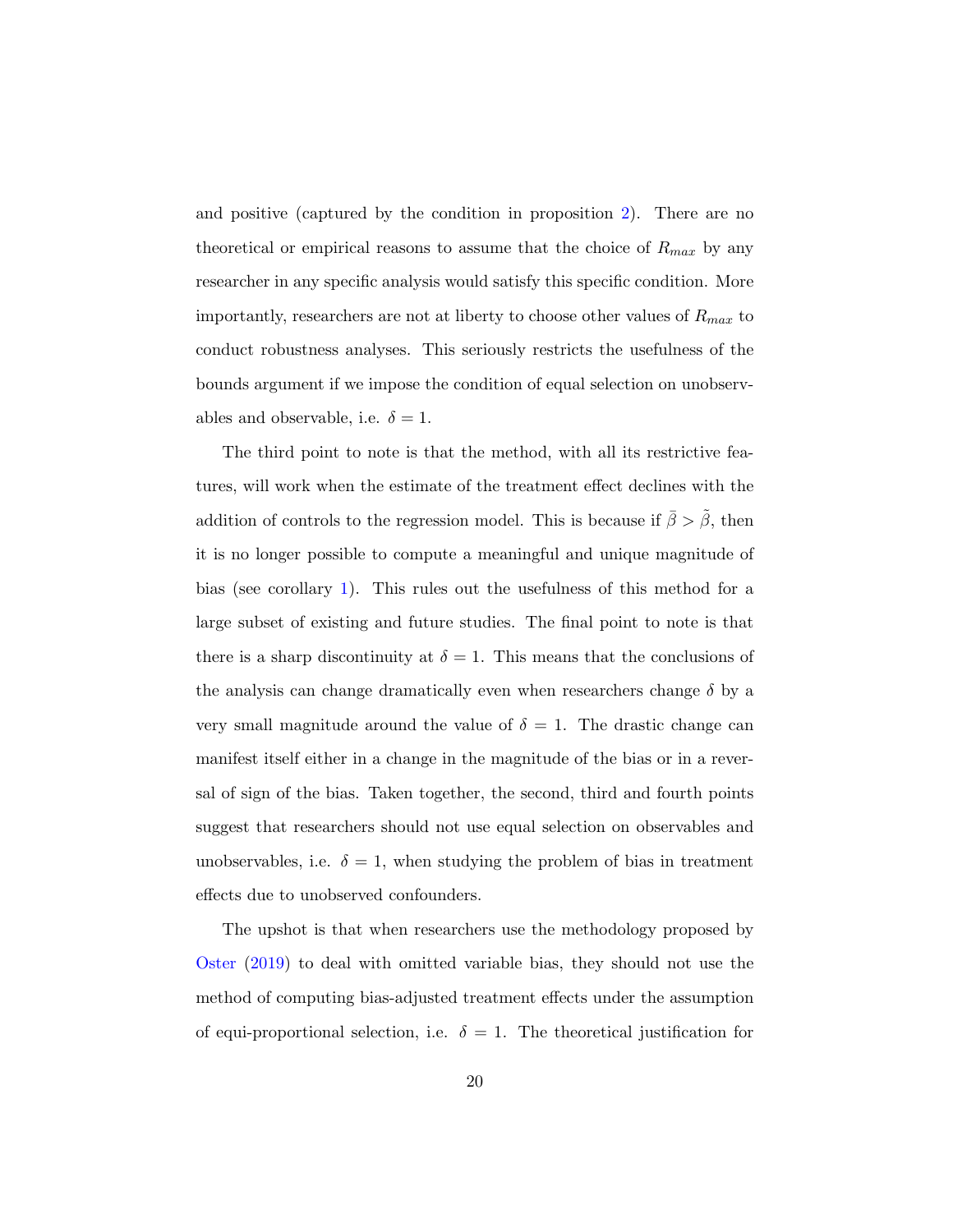this method is weak and it is likely to lead to misleading conclusions. Instead, applied researchers can do one of the following two things. First, they can compute the roots of the cubic equation in  $(9)$  for a range of plausible combinations of  $R_{max}$  and  $\delta$  and see if they arrive at unique real roots. If they do, then they will be able to compute unique bias-adjusted treatment effects for each such combination. If the results do not change qualitatively across these combinations, e.g. if zero is excluded from all the bounding sets, then their results are robust to the omitted variable bias. Second, if they do not get unique real roots, they might instead use the method of computing  $\delta$  (magnitude of proportional selection), as proposed by [Oster](#page-22-0) [\(2019\)](#page-22-0), that makes the treatment effect zero for a range of plausible values of  $R_{max}$  and argue why or why not such a  $\delta$  is unrealistic. When using this second method, it is necessary for researchers to avoid any reference to the case of  $\delta = 1$  as a benchmark. It is not a meaningful benchmark to use.

# References

- <span id="page-21-0"></span>Altonji, J. G., Elder, T. E., and Taber, C. R. (2005). An evaluation of instrumental variable strategies for estimating the effects of catholic schooling. The Journal of Human Resources, 40(4):791–821.
- <span id="page-21-1"></span>Basu, D. (2020). Bias of OLS Estimators due to Exclusion of Relevant Variables and Inclusion of Irrelevant Variables. Oxford Bulletin of Economics and Statistics, 82(1):209–234.
- <span id="page-21-2"></span>Galor, O. and Ozak, O. (2016). The Agricultural Origins of Time Preference.